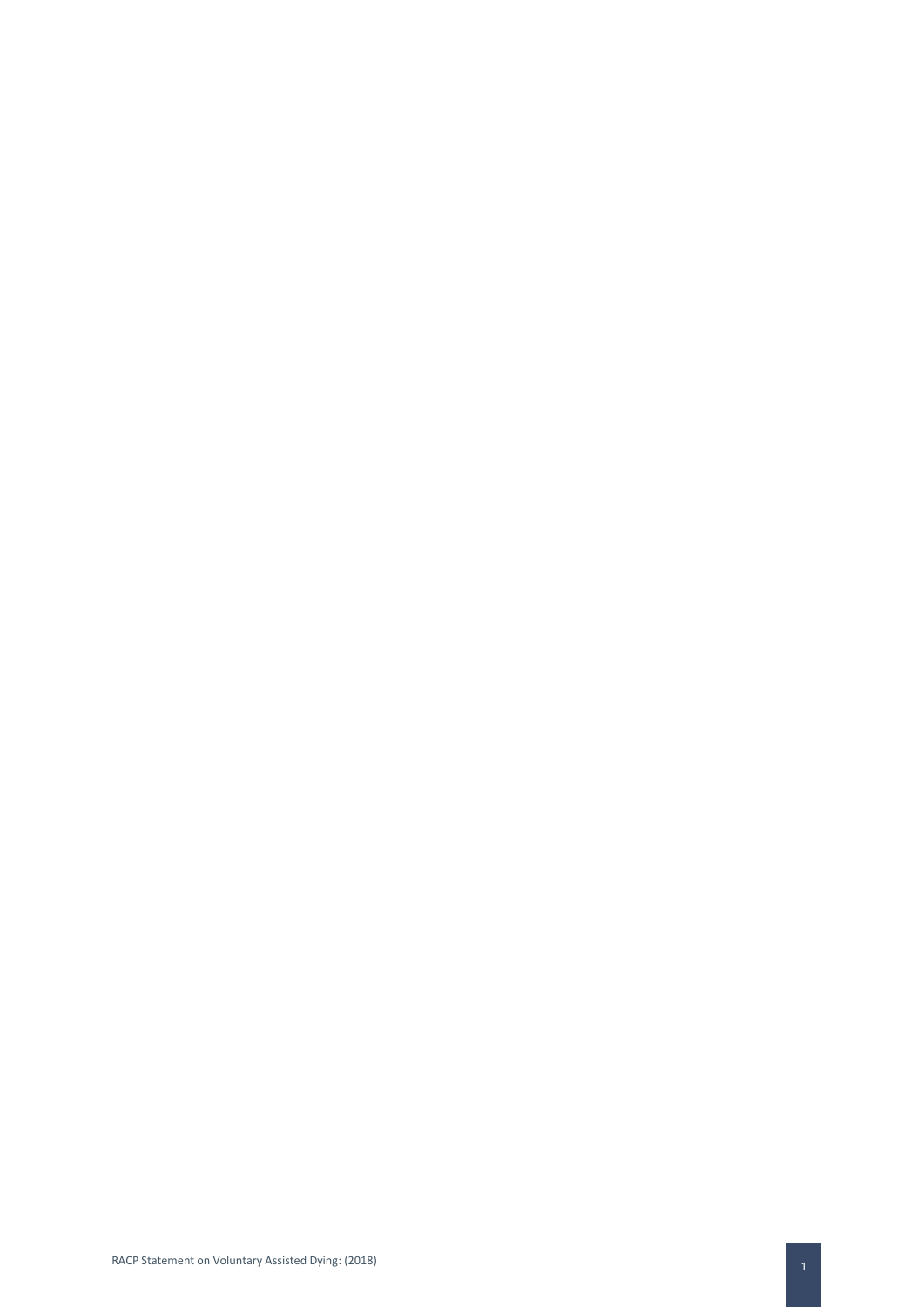## **The RACP Statement**

The RACP respects and supports all its members and does not believe it is appropriate or possible to enforce a single view on a matter where individual conscience is important. The RACP recognises that legalisation of voluntary assisted dying is for governments to decide, having regard to the will of the community, to research, and to the views of medical and health practitioners.

Legislative change related to voluntary assisted dying will affect individual members in different ways. Different clinical settings require ethical and clinical considerations to be made carefully, deliberately and systematically. Our members are not unanimous in their support or opposition for legislative change. The existence of divergent views constrains the RACP from developing a single position on the legalisation of voluntary assisted dying.

The RACP takes the following unified positions *if and where voluntary assisted dying is legalised*:

- Every patient should have access to **timely, equitable, good quality end-of-life care**, with access to specialist palliative care where appropriate. These services must not be devalued.
- On the specific issue of a competent adult in the last stages of incurable illness requesting voluntary assistance to die, the RACP supports a clinical approach of critical neutrality to encourage reflective dialogue.
- Although physicians should **not be forced to act outside their values and beliefs**, they also should not disengage from patients holding different values and beliefs, without ensuring that arrangements for ongoing care are in place.
- Patients seeking voluntary assisted dying should be made **aware of the benefits of palliative care**. Referral to specialist palliative care should be strongly recommended but cannot be made mandatory. Voluntary assisted dying **must not be seen as part of palliative care.**
- Legitimate concerns exist around **protection of vulnerable individuals or groups**. Government, society and physicians must ensure that specific groups have equitable access to palliative and end-of-life care, and that relationships of trust are not jeopardised. Specific regard must be given to cultural and Indigenous experience.
- All physicians must affirm the value of all patients' lives, exploring reasons for requests for voluntary assisted dying, while remaining alert to any signs of coercion and reduced capacity.
- Assessments **must not follow a 'tick box' approach.** They must be underpinned by adequate physician-patient relationships, including appropriate training, skill and experience.
- **Support, counselling and conflict mediation services** must be available for individuals, families and health professionals involved.
- There must be **rigorous documentation and data collection** to enable review of any scheme and to assess changes in practice and the impacts on health professionals, patients and families.

This statement should not be taken as support for legislative change. The RACP will continue to highlight concerns about legislative proposals, drawing on both clinical experience and the ethical perspectives of our members. The RACP will continue to advocate for patient and physician wellbeing in order to support our members and contribute our expertise as medical specialists who care for dying patients.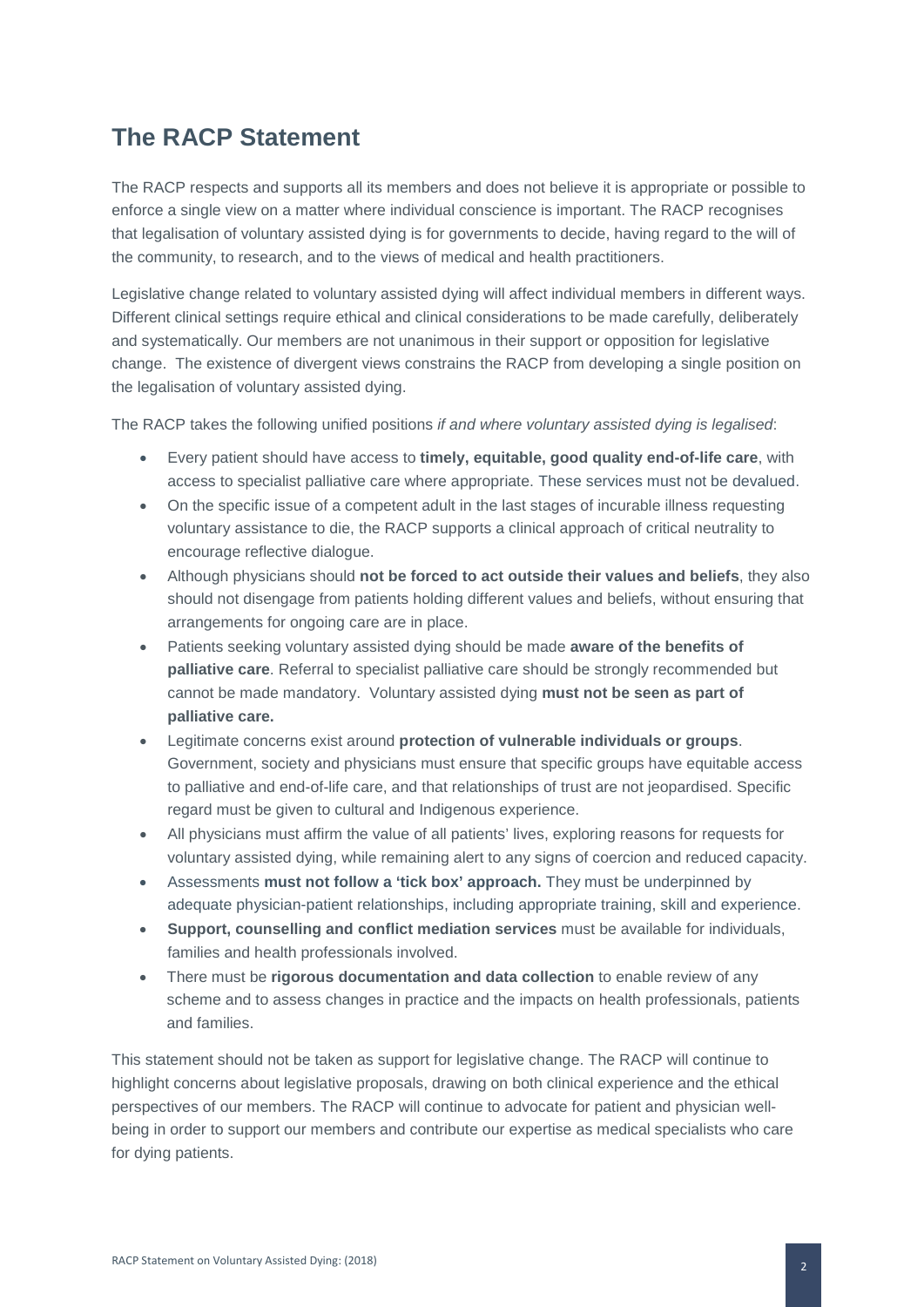# **Contents**

### **Acknowledgements**

The RACP would like to acknowledge and thank those who led this work:

Dr George Laking, Chair – Medical oncology A/Prof Andrew Cole, Deputy Chair – Rehabilitation medicine Dr Jonathan Gillis – Paediatric palliative medicine and intensive care Dr James Howe - Neurology Dr Danielle Ko – Palliative medicine Prof Paul Komesaroff – Endocrinology and Medical Ethics Dr Christopher McKinlay – Neonatal/perinatal medicine Dr Anthoulla Mohamudally – Palliative medicine Dr Linda Sheahan – Palliative medicine Dr Clare White – Geriatric medicine

Supported by:

Ms Ritu Mohan - Senior Policy Officer, RACP Ms Louise Hardy – Manager, Policy & Advocacy, RACP Mr Patrick Tobin – Director, Policy & Advocacy, RACP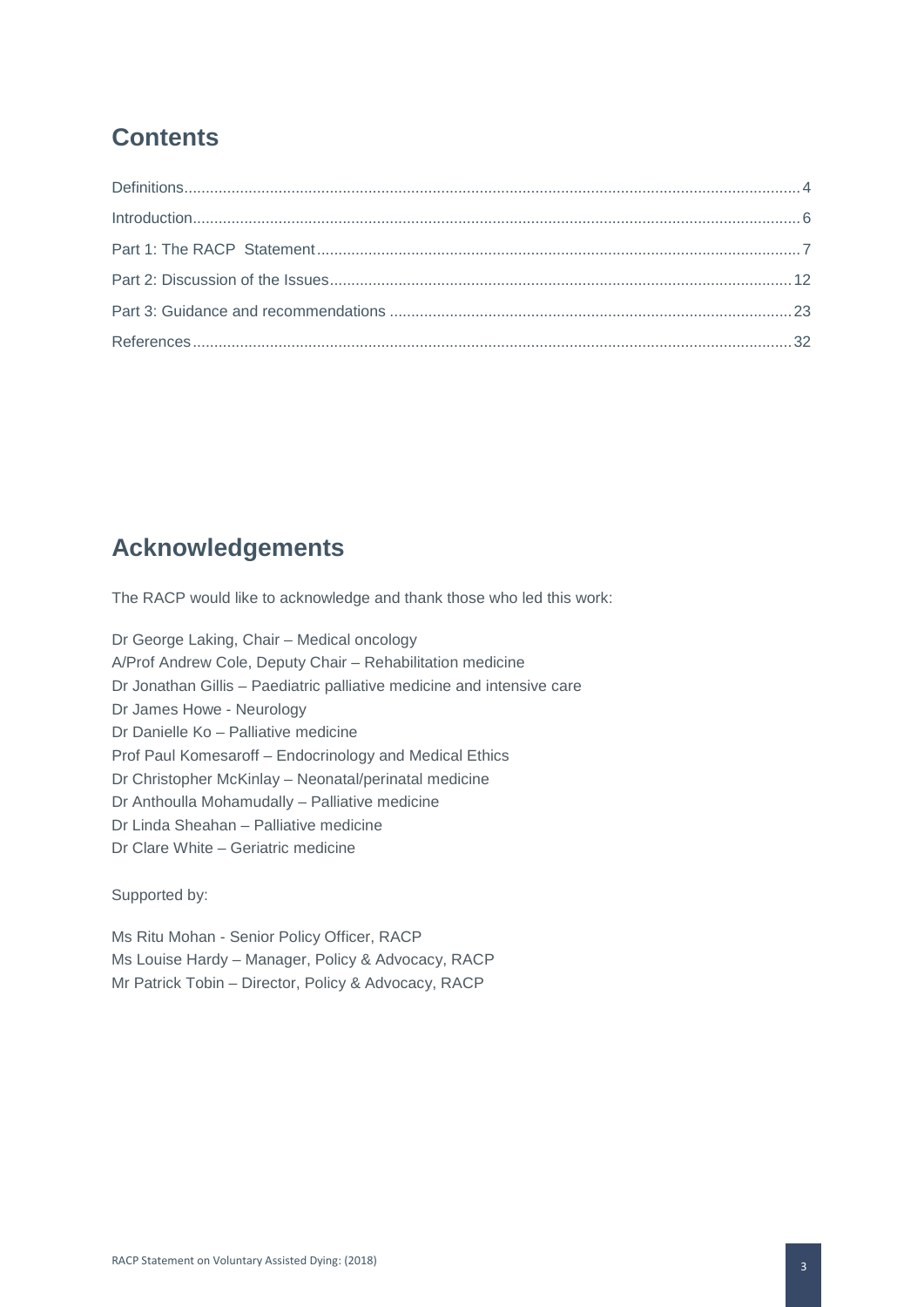# <span id="page-4-0"></span>**Definitions**

### **Terms used in this document**

Recognising that the overlap of terminologies is inexact and different formulations exist in the literature, this statement uses the following terms and definitions:

### **Voluntary assisted dying** includes:

- 1. prescription or supply of a lethal drug which a competent patient self-administers without further assistance (sometimes called 'physician-assisted suicide'); or
- 2. administration of a lethal drug to a competent patient requesting assistance to die (sometimes called 'voluntary euthanasia').

Children, those lacking competence and those not approaching the end of life are out of scope of this definition and statement.

In each case the drug is made accessible at the request of a competent adult patient at the end of life by a medical practitioner or other independent prescriber. The term is used descriptively and without *a priori* judgement as to its ethical or legal standing.

The following are not considered to be voluntary assisted dying and are well established end-of-life practices:

- 1. patient refusal of life-sustaining treatments: patients with capacity have the right to refuse treatment including the provision of medically assisted nutrition and/or hydration
- 2. physician withholding or withdrawal of treatments that are not benefiting the patient: physicians have a duty to consider the benefits and harms of any treatments, including the provision of medically assisted nutrition and/or hydration, before instituting them. The benefits and harms of ongoing treatment should also be regularly reviewed
- 3. provision of appropriate palliative sedation to manage refractory symptoms and
- 4. titration of medical treatment to relieve symptoms.

The RACP recognises that voluntary assisted dying, as defined above is distinct from and not part of the practice of palliative care. It should be noted that the Australian and New Zealand Society of Palliative Medicine (ANZSPM) has stated that 'in accordance with best practice guidelines internationally, the discipline of Palliative Medicine does not include the practices of [voluntary assisted dying].'(1) This reflects statements from the International Association for Hospice and Palliative Care, and the European Association for Palliative Care, that the provision of voluntary assisted dying should not be included into the practice of palliative care.(2, 3) Likewise this position of the ANZSPM position has been affirmed by the Australian and New Zealand Society of Geriatric Medicine.(4)

**End of life:** patients are approaching the end of life when an experienced clinician would anticipate death occurring within the next 6-12 months, even if the trajectory is uncertain. This includes those living with:

- 1. advanced, progressive, incurable conditions, e.g. neurological or malignant disease
- 2. general frailty and co-existing conditions that mean that they are expected to die within 12 months and
- 3. life-threatening acute conditions caused by an irreversible sudden catastrophic event.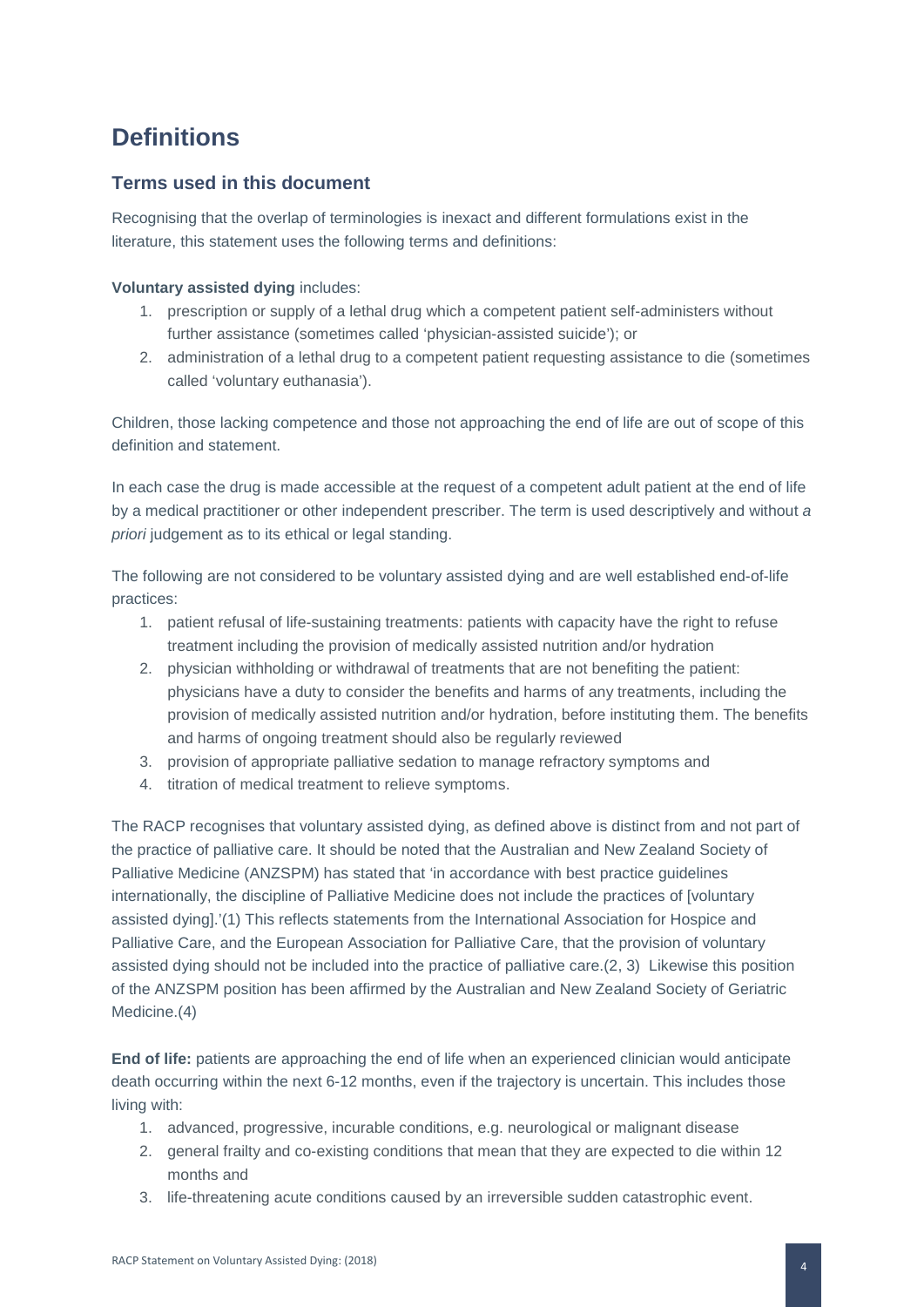**Dying**: the terminal phase of life, where death is imminent and likely to occur within hours or days, or occasionally weeks. This is sometimes referred to as 'actively dying'.(5)

**Palliative and supportive care**: care provided by health professionals for people with a terminal or serious physical illness that aims to:

- 1. optimise a patient's quality of life until death by addressing their physical, psychosocial, spiritual and cultural needs and
- 2. support the patient's family, whānau, and other caregivers where needed, through the illness and after death.(6)

**Specialist palliative care**: care provided by medical practitioners and other healthcare professionals who are accredited by their training in palliative medicine and who work in the context of an expert multidisciplinary team of palliative care professionals.

**Double effect**: the principle that there is a morally relevant difference between actions with consequences that are both foreseen and intended, in contrast to actions with consequences that are foreseen but not intended. Although philosophically disputed by some, the principle gives an important legal and moral justification to provide treatment intended to relieve symptoms but that could foreseeably but unintentionally hasten death.(7-11) Of particular note, the appropriate titration of opioid medication for pain control does not hasten death,(12-16) and current evidence, although limited, suggests that the use of sedation at the end of life does not have a significant impact on the timing of death.(17)

### **Terms not used in this document**

Debate on this topic has often become polarised. Much of the language has been loaded by association with negative or disputed values. The following frequently used terms are therefore avoided in this document:

- 1. euthanasia: disputed definition; sometimes associated with actions performed contrary to the patient's wishes
- 2. assisted suicide: negative connotations with the use of the word 'suicide'; sometimes associated with a more fundamentally independent action on the part of the patient, in which providing support is overtly eschewed
- 3. death with dignity: disputed, as it can be used in a way that pre-supposes the validity of arguments both for and against voluntary assisted dying
- 4. mercy killing: disputed as it is ambiguous as to the patient's wishes
- 5. good death: disputed, as it can be used in a way that presupposes the validity of arguments both for and against voluntary assisted dying.

### **Terms that are difficult to define**

The following terms are important when discussing voluntary assisted dying but are complex and difficult to define clearly or are used in a variety of ways which may be substantively relevant:

- 1. suffering: often conflated with physical pain, but considered to span categories including physical, psychological, social, and spiritual or existential; Cicely Saunders' 'total pain' concept is a parallel.(18) Suffering is also difficult to measure in an externally consistent way.
- 2. terminal illness: identifies incurability but is often used in a way that is unclear as to expected length and quality of life; the terms 'end of life' and 'dying" are considered to be more generally useful here.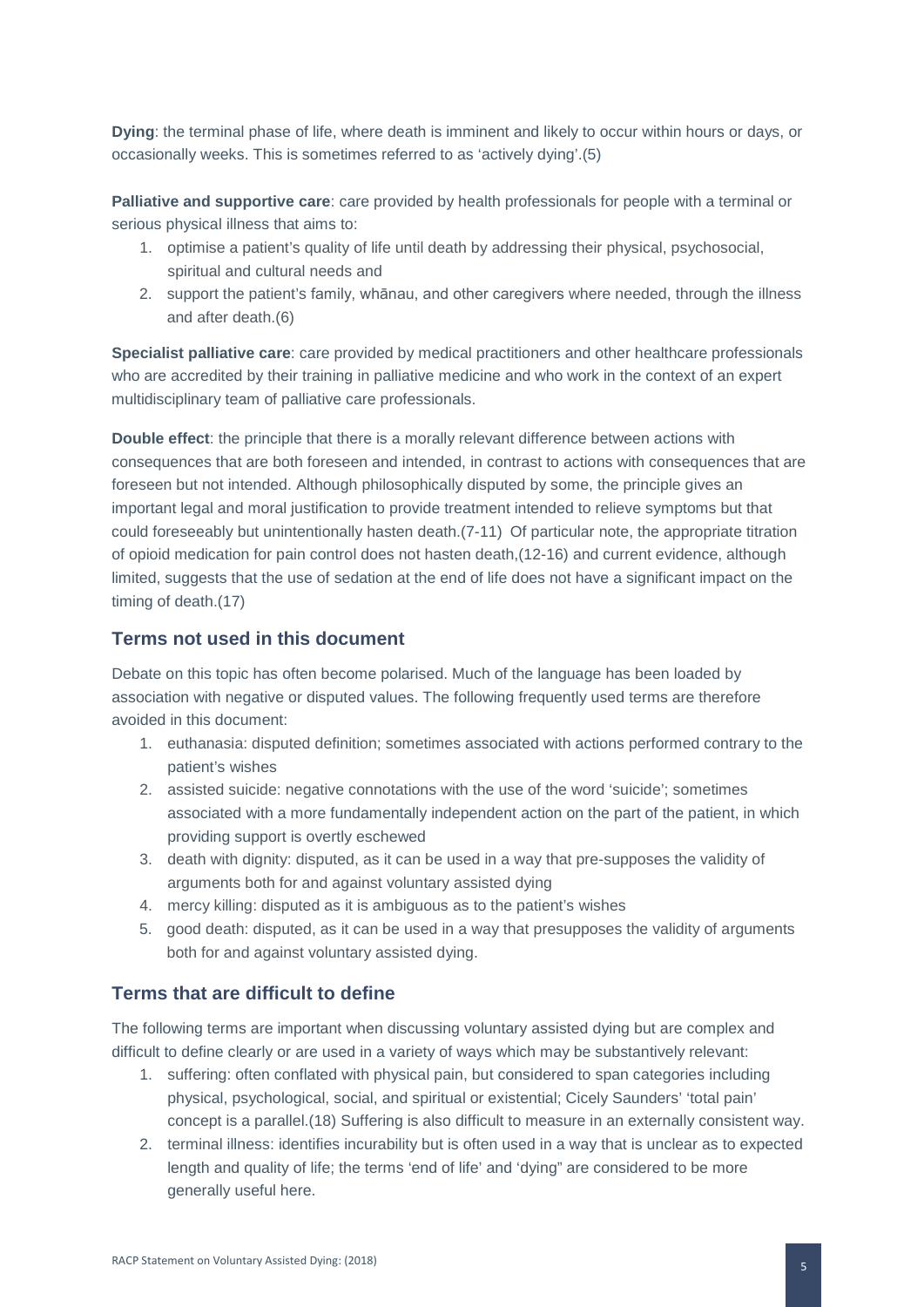# <span id="page-6-0"></span>**Introduction**

In recent years, a number of proposals to legalise voluntary assisted dying have been considered by Parliaments in Australia and New Zealand. As evidenced by recent public inquiries and sustained reform attempts, there is significant community interest in having voluntary assisted dying as an option at the end of life. Community sentiment has been informed by the impacts of illness on family life, examples of distressing deaths, even suicide, and an appeal for greater control at the end of life.

The RACP acknowledges this is a complex and controversial topic and that while some physicians will welcome contemporary discussion of the issues, other physicians may disapprove of the College engaging in this space. The College's work on this topic is grounded in the professional and civic responsibility that all physicians have towards advancing the understanding of death and dying, and promoting the best possible care for all people. This involves enhancing public discussion about all aspects of end-of-life care and advocating for the delivery of good end-of-life care in physician practice, hospitals, the health system and the community.

This statement is offered as guidance to physicians and policymakers, whilst acknowledging the diversity of opinion of our membership and the complexities associated with end-of-life care.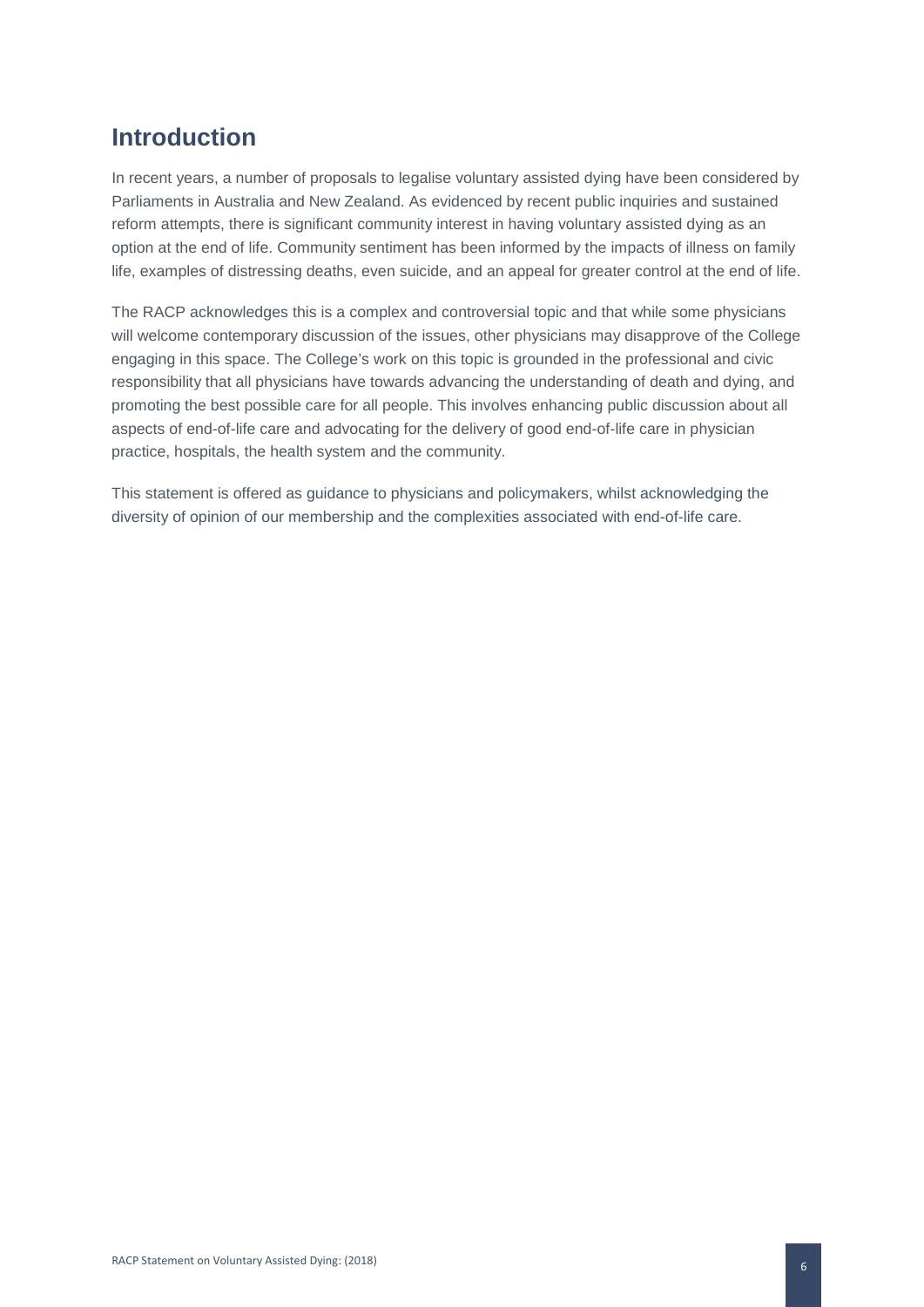# **Part 1: The RACP Statement**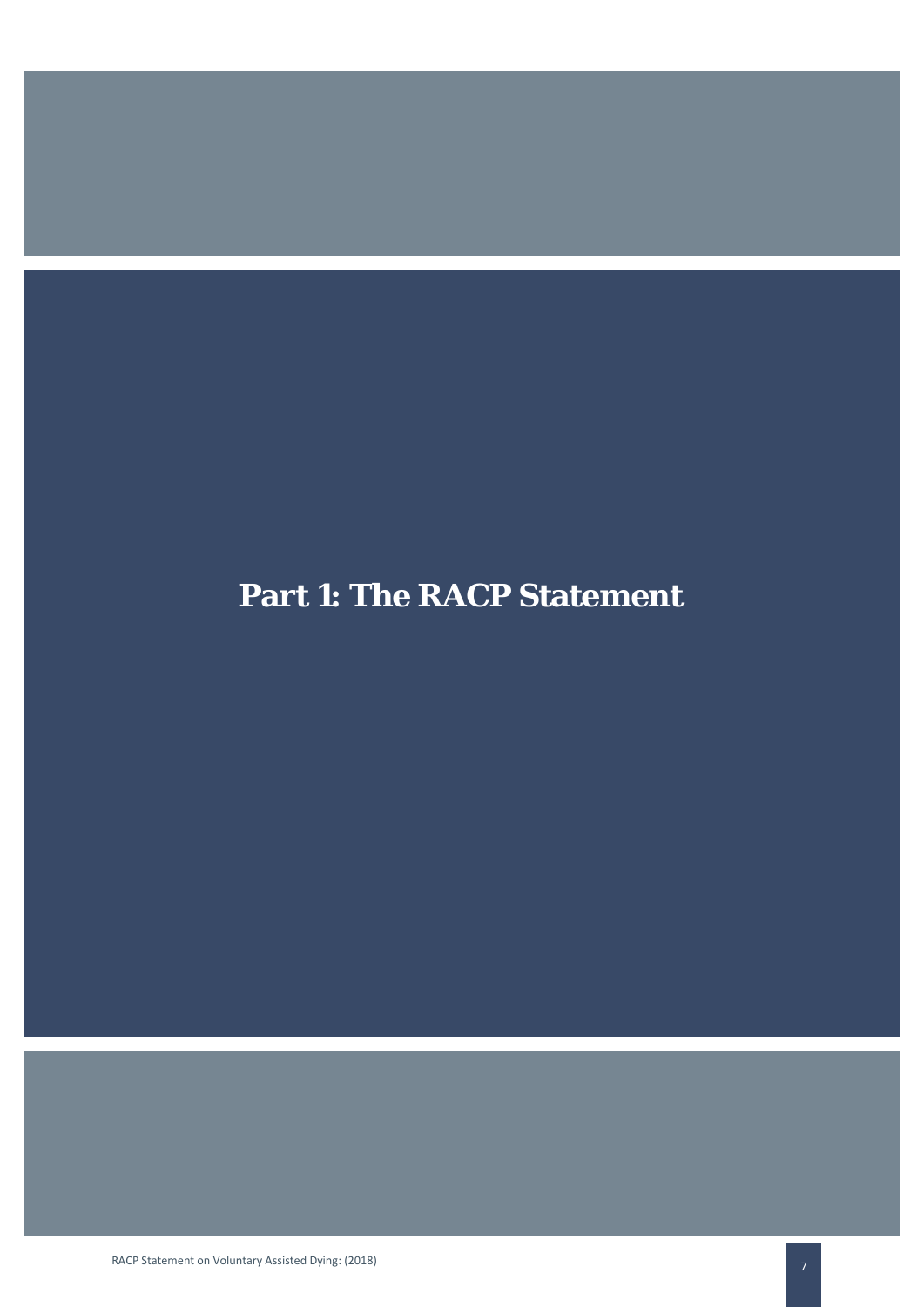# **1.1 Background**

### **How did the RACP develop this Statement?**

End-of-life care is an area in which current practice and service delivery too often falls short and has been an area of focus for the RACP for a number of years. Following the launch of the RACP position statement *['Improving Care at the End of Life: Our Roles and Responsibilities \(May 2016\)'](https://www.racp.edu.au/docs/default-source/advocacy-library/pa-pos-end-of-life-position-statement.pdf?sfvrsn=6)*, the RACP formed a working party in 2016 to develop a College statement on voluntary assisted dying with the intention of offering a meaningful and contemporary contribution to policy debate. The working party comprised physicians with a broad range of clinical and cultural expertise and encompassed those with differing moral and ethical perspectives.

In developing this document, the working party followed an extensive consultation process, including face-to-face and online consultation with Fellows, Trainees, College bodies, and Specialty Societies. Conversations amongst Fellows and Trainees were focussed by external developments throughout 2017, including the introduction of bills and inquiries in the New Zealand, Victorian, New South Wales and West Australian Parliaments, and the passage of the Victorian Voluntary Assisted Dying Bill in November 2017 for commencement of the scheme in 2019.

The thoughts and perspectives shared by members have been extremely informative in developing this statement. Face-to-face deliberations have involved deep thinking on the part of Fellows and Trainees in working collaboratively through the complexities. Written submissions and online dialogue have also enabled all interested members to express their view in a private and unstructured way. In all cases, the views expressed have reminded working party members of the fact that physicians wear many hats – as patient advocates, medical leaders in the community, educators, colleagues, members of religious and cultural communities, and as patients and family members themselves.

### **Why has the term 'voluntary assisted dying' been chosen?**

The Working Party that developed this Statement was established in 2016 under the rubric of "Euthanasia and Physician-Assisted Dying". As noted above in the discussion of definitions, the Working Party considered this language to be loaded, and to lead to polarised thinking and a stalemate.

Accordingly, the Working Party proposed a change of the title to 'medical assistance in dying', as used in Canada. The reception of the new language during the consultation phase was mixed. Some Fellows and Trainees preferred to stay with 'assisted suicide' and 'euthanasia', viewing these as more accurate descriptors. Other Fellows and Trainees supported 'medical assistance in dying' or preferred the umbrella terms of 'assisted dying' and 'physician-assisted death'.

During the consultation, legislation to enable "voluntary assisted dying" was enacted in Victoria and considered in New South Wales and Western Australia. In the end it seemed most practical to use the prevalent legal language, accepting that all the terminology is to some extent disputed.

Voluntary assisted dying is currently illegal in New Zealand and in all Australian states and territories, except Victoria where the *Voluntary Assisted Dying Act 2017* is due to commence operation in June 2019. Medical organisations have historically been opposed to voluntary assisted dying (19, 20) and while some physicians believe that this is the appropriate stance to take, others do not.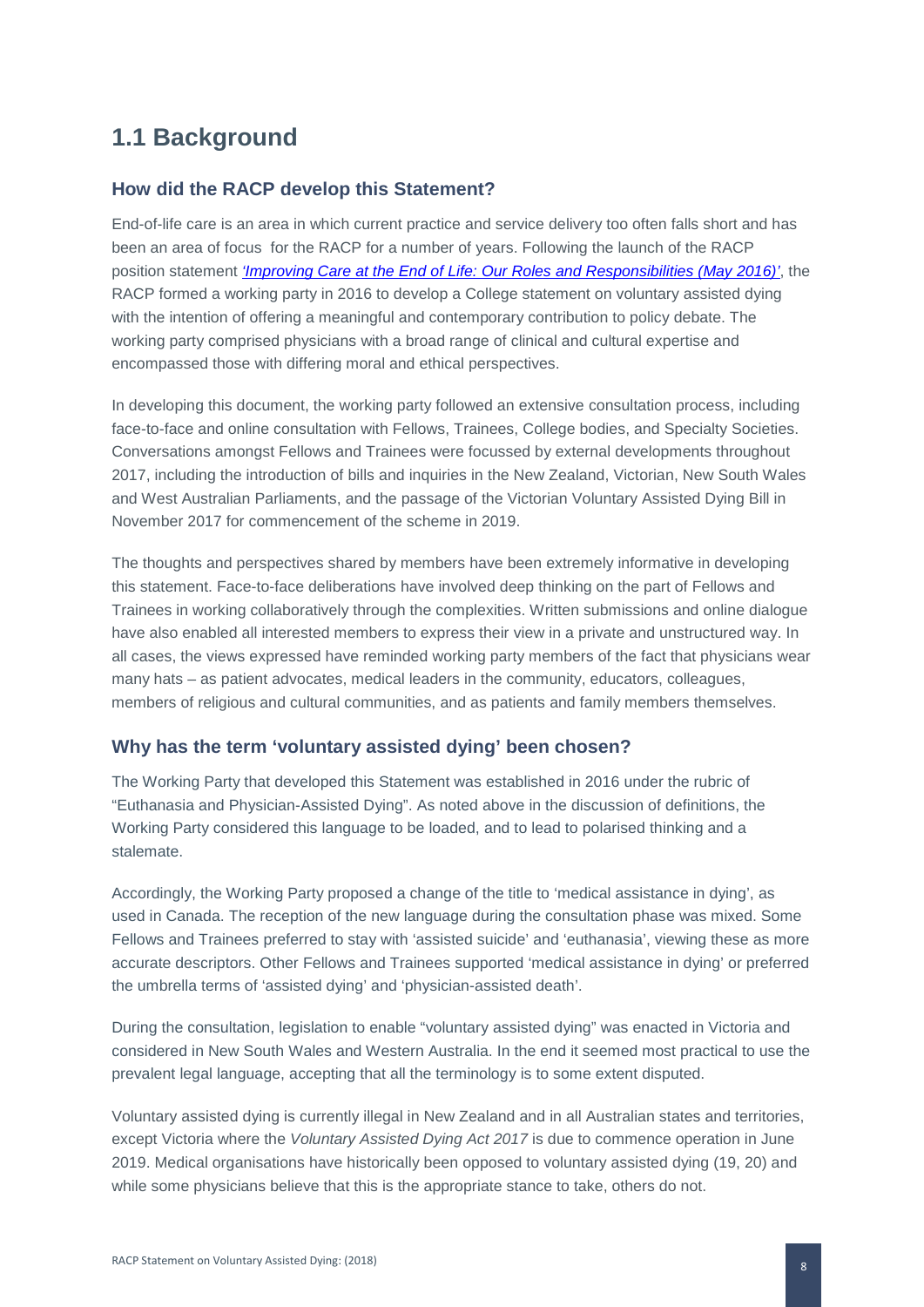There is diverse opinion across the College about the professional involvement of physicians in voluntary assisted dying. The College's consultation process has highlighted this is a contentious topic which goes to the heart of many physicians' professional identity and beliefs.

During consultation, RACP members were asked for their view on a number of possible RACP positions (we reproduce here the language used in consultation):

- 1. in opposition to any form of medical assistance in dying
- 2. of 'studied neutrality' to any form of medical assistance in dying, acknowledging that it is the prerogative of society to decide whether laws should be changed and that there are diverse views both within the College and society and
- 3. supporting medical assistance in dying; such support might be restricted to defined cases and circumstances.

Separate from the above options, two possibilities were also set out as to how the RACP might engage on the issue:

- 1. decline to take part in further public discussions around proposed legislation or
- 2. continue to take part in discussions around proposed legislation in order to exert its influence on issues such as safeguards, conscientious objection and protection for our members.

Throughout consultation, Fellows and Trainees expressed views ranging from strong opposition to strong support, with concerns about the implications for vulnerable people, impact upon families and practitioners where different individuals express different preferences for care, and professionals' (dis)comfort in these settings.

This range of views led the Working Party to recommend the College focus its Statement away from political advocacy and towards practical guidance for physicians dealing with this challenging topic. 'Critical neutrality' was proposed as a clinical approach to encourage respectful and reflective dialogue with patients, families and colleagues who might have differing views. Critical neutrality is a term with its origins in educational practice.(21) It is an approach that avoids imposing one's own values on another person in favour of helping them find their way to a conclusion consistent with their own set of values.

### **1.2 Common ground**

The RACP has striven to foster collegiality and respect throughout dialogue with members. Common ground arises regarding the following values that unite all physicians when considering care at the end of life:

- 1. Patients and families are at the centre of clinical practice.
- 2. Death and dying are a natural and inevitable part of life.
- 3. It is the shared aim of all physicians to provide good medical care throughout the lifespan, including at the end of life.
- 4. High quality end-of-life care, including specialist palliative care, and high quality aged care should be readily accessible to all.
- 5. There are many ways to consider human dignity.
- 6. Most people near the end of life value their life in many ways and their life is valued by those who love, care for and treat them, including their medical teams.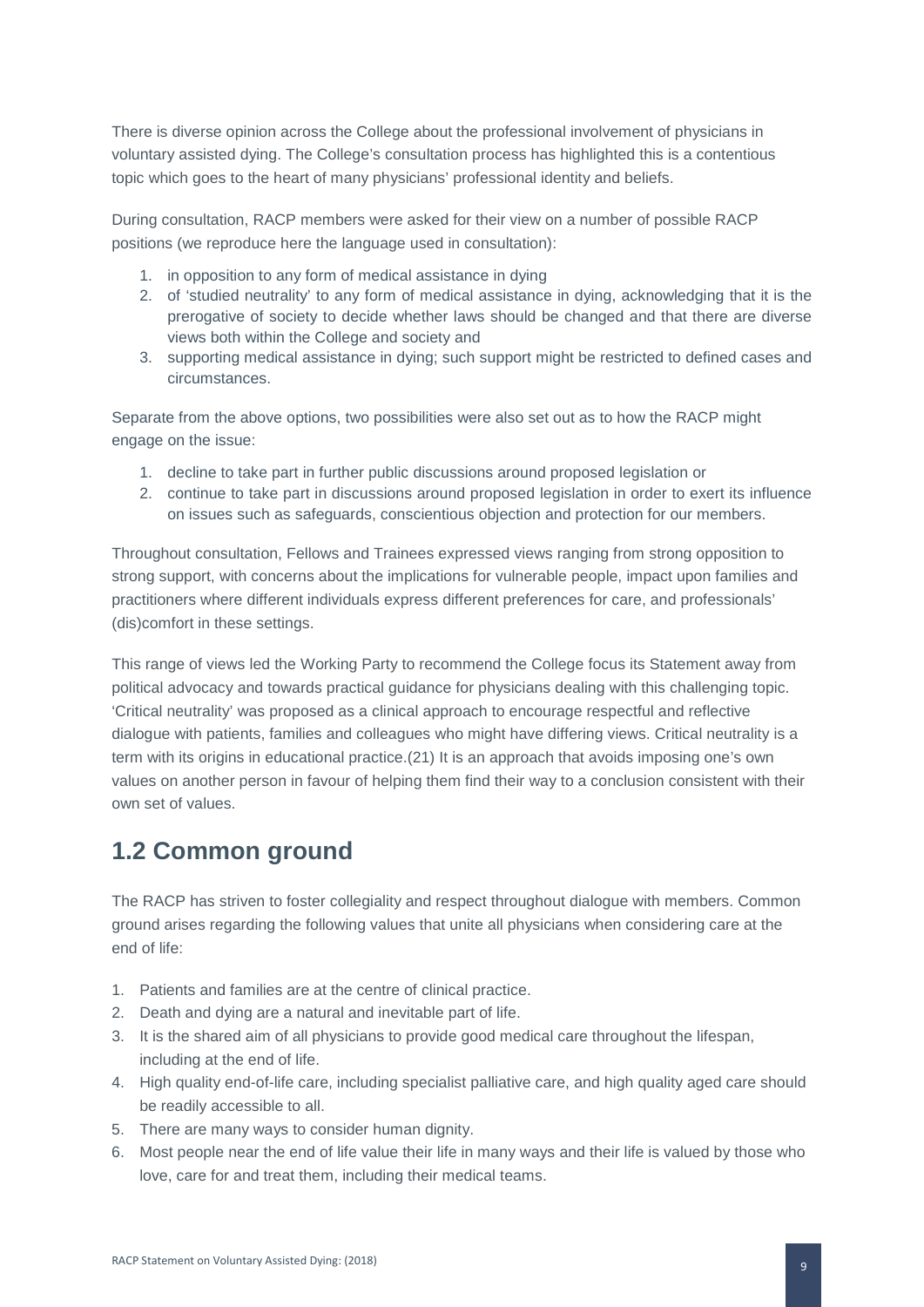- 7. People should be entitled to make autonomous decisions about their care, recognising that endof-life decisions are best made with involvement of individuals, families/carers and health professionals.
- 8. Some individuals may find value in their suffering through their own cultural, spiritual and religious beliefs while other individuals may find no value in suffering.
- 9. Palliative and supportive care can alleviate much pain, related symptoms and loss of function, but cannot relieve all suffering for all people in all circumstances.
- 10. Where voluntary assisted dying is legalised in Australia or New Zealand, it would be a steep change in how end-of-life care is practised and perceived.
- 11. Both proponents and opponents of voluntary assisted dying say they are motivated to ease suffering and provide high-quality care at the end of life.

## **1.3 The RACP Statement**

The RACP respects and supports all its members and does not believe it is appropriate or possible to enforce a single view on a matter where individual conscience is important. The RACP recognises that legalisation of voluntary assisted dying is for governments to decide, having regard to the will of the community, to research, and to the views of medical and health practitioners.

Legislative change related to voluntary assisted dying will affect individual members in different ways. Different clinical settings require ethical and clinical considerations to be made carefully, deliberately and systematically. Our members are not unanimous in their support or opposition for legislative change. The existence of divergent views constrains the RACP from developing a single position on the legalisation of voluntary assisted dying.

The RACP takes the following unified positions if and where voluntary assisted dying is legalised:

- Every patient should have access to **timely, equitable, good quality end-of-life care**, with access to specialist palliative care where appropriate. These services must not be devalued.
- On the specific issue of a competent adult in the last stages of incurable illness requesting voluntary assistance to die, the RACP supports a clinical approach of critical neutrality to encourage reflective dialogue.
- Although physicians should **not be forced to act outside their values and beliefs**, they also should not disengage from patients holding different values and beliefs without ensuring that arrangements for ongoing care are in place.
- Patients seeking voluntary assisted dying should be made **aware of the benefits of palliative care**. Referral to specialist palliative care should be strongly recommended but cannot be made mandatory. Voluntary assisted dying **must not be seen as part of palliative care.**
- Legitimate concerns exist around **protection of vulnerable individuals or groups**. Government, society and physicians must ensure that specific groups have equitable access to palliative and end-of-life care and that relationships of trust are not jeopardised. Specific regard must be given to cultural and Indigenous experience.
- All physicians must affirm the value of all patients' lives, exploring reasons for requests for voluntary assisted dying while remaining alert to any signs of coercion and reduced capacity.
- Assessments **must not follow a 'tick box' approach.** They must be underpinned by adequate physician-patient relationships, including appropriate training, skill and experience.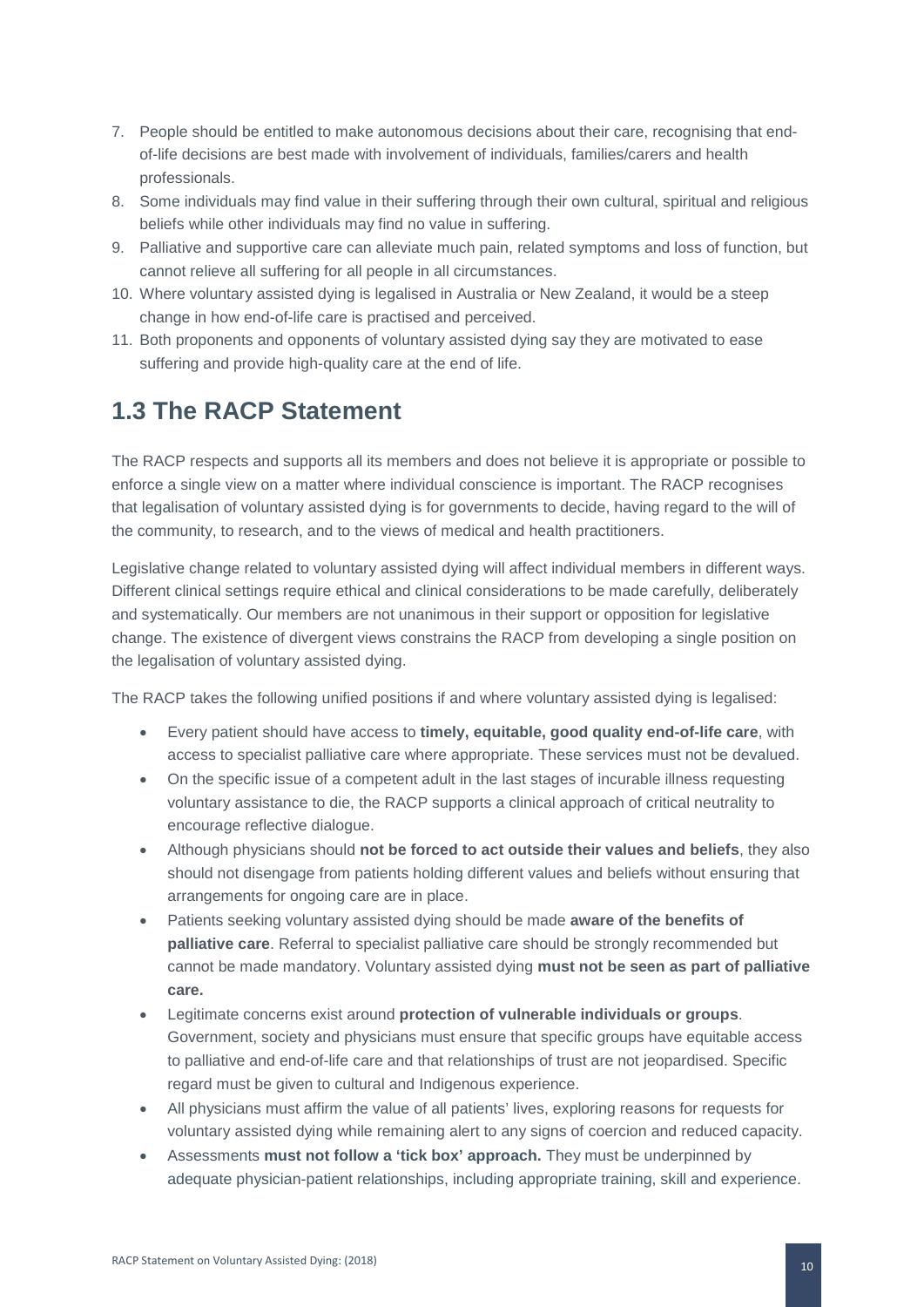- **Support, counselling and conflict mediation services** must be available for individuals, families and health professionals involved.
- There must be **rigorous documentation and data collection** to enable review of any scheme and to assess changes in practice and the impacts on health professionals, patients and families.

This statement should not be taken as support for legislative change. The RACP will continue to highlight concerns about legislative proposals, drawing on both clinical experience and the ethical perspectives of our members. The RACP will continue to advocate for patient and physician wellbeing in order to support our members and contribute our expertise as medical specialists who care for dying patients.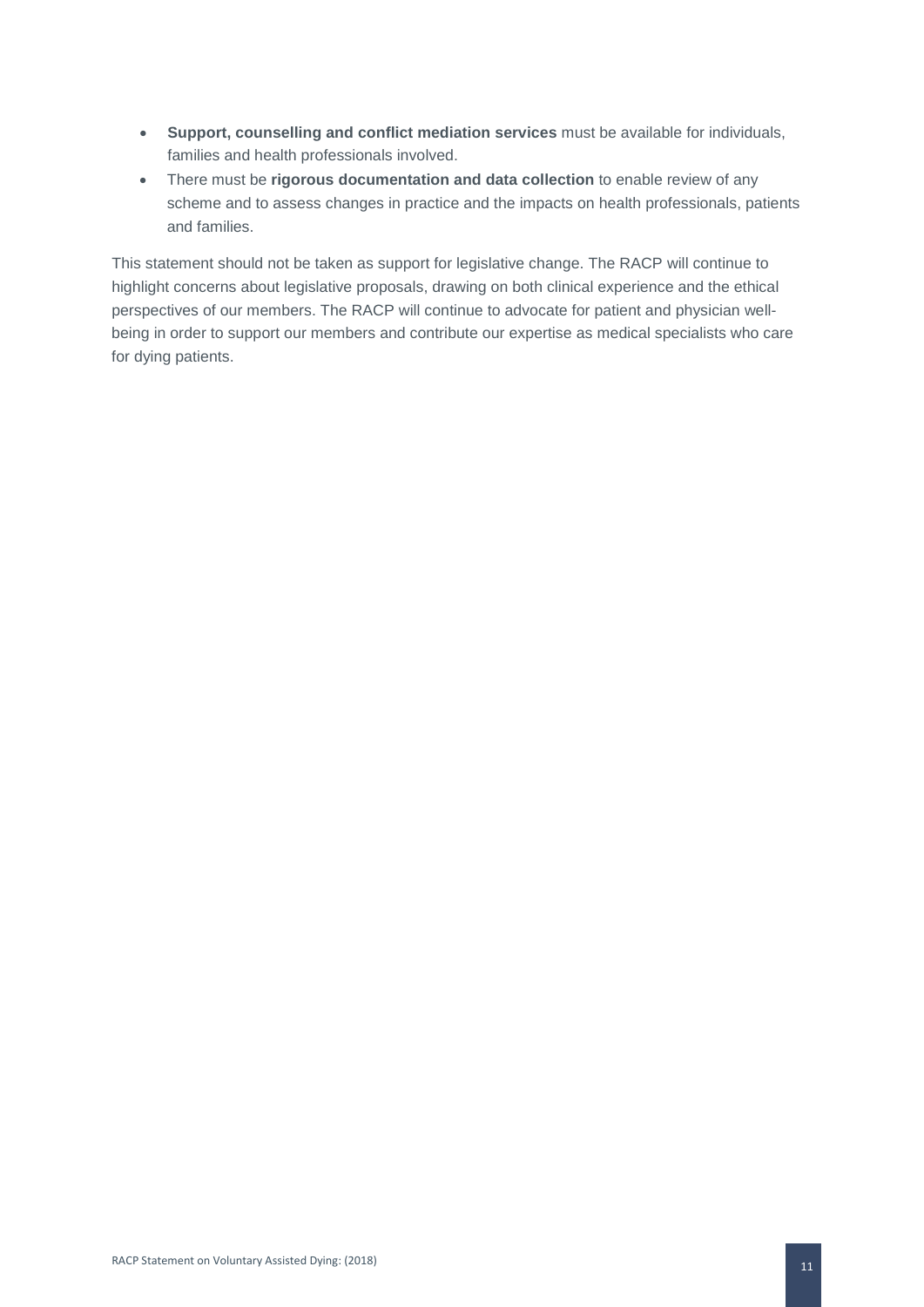# **Part 2: Discussion of the Issues**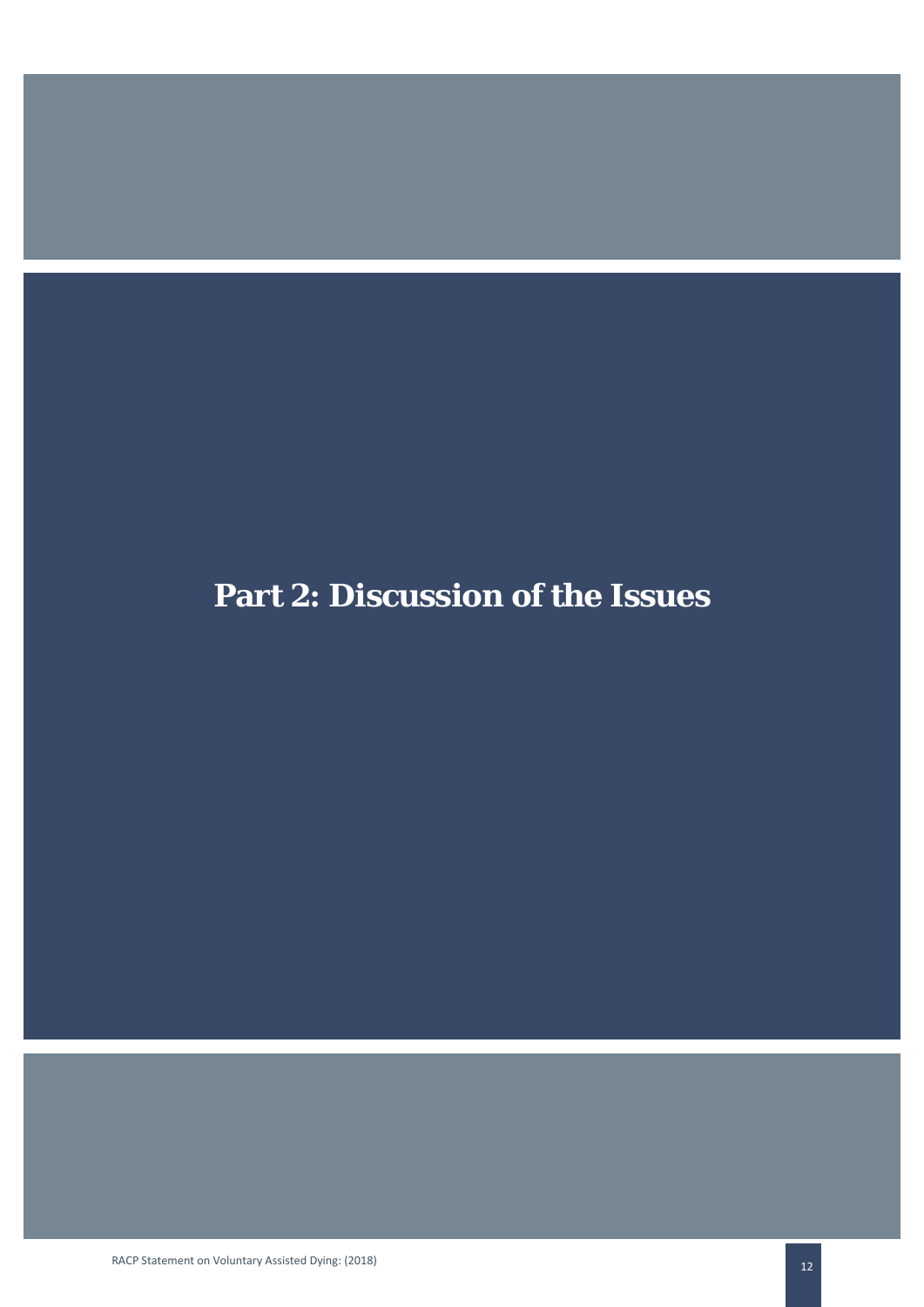# **2.1 Historic framing of the issues**

Researchers and commentators in the academic, legal and medical literature have explored and debated voluntary assisted dying, under its various guises, for many years.(22-29) Although a complete history of this work is beyond this paper's scope, a brief review is pertinent.

Historical claims in favour of legalisation (these have been contested):

- 1. **Individual autonomy**. Individuals have the right to make their own decisions about health care, are best placed to make quality-of-life assessments for themselves, and want control and choice at the end of life.(30-32)
- 2. **Avoidance of suffering**. Physical, psychological, social, spiritual and existential suffering that occurs in dying can be avoided or minimised where voluntary assisted dying is available.(33- 35)
- 3. **Harm minimisation**. International studies have shown that these practices are happening even when illegal.(36-40) Legalisation will serve to regulate this activity, in turn allowing for it to be monitored and for appropriate safeguards against abuse to be set up.
- 4. **The ethical continuum of end-of-life decision-making**. Voluntary assisted dying lies on a continuum of end-of-life decision-making where hastened death is the "intention"; because no categorical distinction is seen to exist in such a continuum, it is ethically justified in the same way.(41-44)

Claims in opposition to legalisation (these have also been contested):

- **1. The value of life and community interest in not taking life are paramount**. In the past, communities were prepared to sacrifice life only where it was justified on a community level, for example in conflict or penal settings. (45)
- **2. The meaning of autonomy may be more elusive than it at first appears** in light of issues such as the change in preferences over time (e.g. regret), concern about decision making capacity in different settings, and the intersection of biopsychosocial, spiritual, and cultural dimensions with free will.
- **3. Risk of damage to the doctor's role as healer and erosion of trust in the doctor patient relationship**.(46) Formulations include:
	- a) "doctors are not authorised morally to take life";
	- b) incredulity that doctors would be asked to take on this role, suggesting that it could be handed to some other technical profession with appropriate legal support;
	- c) traditional medical paradigms hold the supposed primacy of doing no harm to patients and the preservation of life as paramount and deliberate action to cause death runs counter to the purpose of medicine; and
	- d) legalising and endorsing doctors' capacity to take life may erode trust in the doctor patient relationship, in that the patient relies on the doctor's assumed obligation to do no harm; this is particularly acute for groups in society who already distrust doctors.(47)
- **4. Risk to vulnerable groups and individuals, and so-called 'slippery slope' arguments.(48-50)** This slippery slope argument has many forms, but essentially it states that if voluntary assisted dying is legalised, the potential exists for: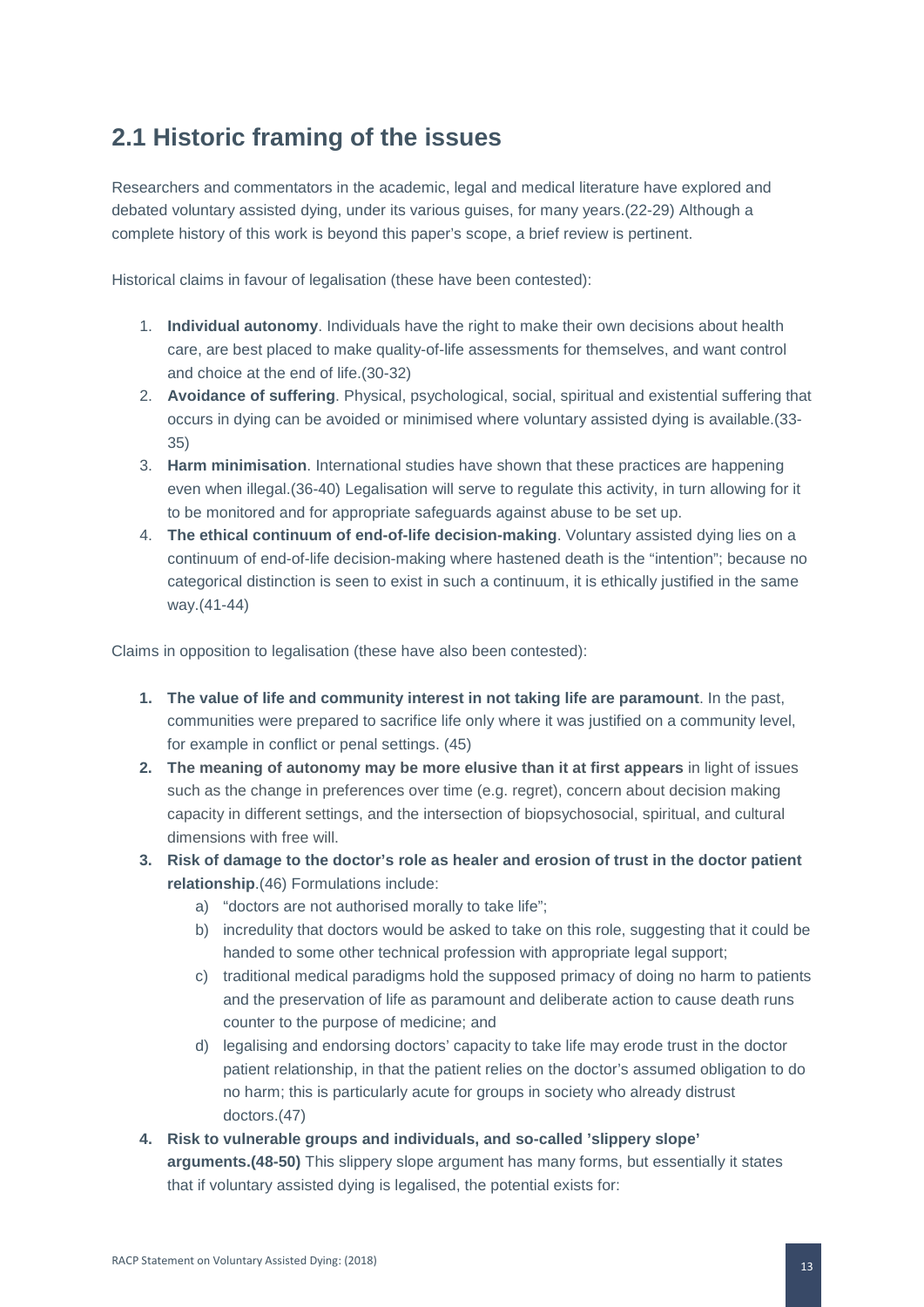- a) pressure on vulnerable persons to seek voluntary assisted dying when it is actually in someone else's interest that they do so;
- b) widening of the clinical criteria to include other groups in society, for example those who are 'tired of life'; voluntary assisted dying then supplants other remedies that people have for their non-end-of-life problems;
- c) an increase in instances of non-voluntary and involuntary medicalised ending of life;
- d) progressive devaluation of life culturally; and
- e) financial toxicity, for example through people being quantified in terms of their assets (e.g. housing value) and this being weighed up against expenditure on care.
- **5. Moral loss that comes with avoidance of suffering or by controlling time and method of death**. Some moral traditions including those described as Stoic have perceived value in some types of suffering and do not necessarily see patient or doctor control of death as a good.(51)

### **2.2 Data from other jurisdictions**

Jurisdictions with established legal mechanisms to support voluntary assisted dying (under various names) include the Netherlands, Belgium, Luxembourg, Switzerland, and the American states of Oregon, Washington State, Vermont and Montana. More recently, legalisation has occurred in Canada and in the American states of California, Colorado and Washington D.C.

In this section, data coming out of US regions and Europe are presented. This may inform thinking in the Australasian context. Generalisations and extrapolations around such a complex issue cannot be easily made (52) and readers should note that there may be other sources of information available which shed new light on the information below. Emerging data from recently legalised jurisdictions, whilst not covered here, may also be valuable in understanding new implementation experiences – for example, anecdotal reports from Canada of doctors who have provided medical assistance in dying once and who do not wish to be involved again.(53)

### **Oregon and Washington State**

In Oregon and Washington State, eligible adults may be prescribed the lethal medication by a doctor. Patients who choose to take the medication must take it without assistance. The term used is 'physician-assisted suicide'.

Rates are increasing although remain low proportionally to all deaths.(54-56) In Oregon in 2017, the rate of reported deaths was 39.9 per 10,000 deaths.(57, 58) In 2016, (58) reported physician-assisted suicide accounted for 0.37% of all deaths in Oregon. The majority of patients were 65 years of age or older (80.4%), with median age 74 years. Decedents were almost all white (94.4%), often well educated (48.9% university level), and had cancer as a primary illness (76.9%), followed by amyotrophic lateral sclerosis (7.0%) and heart/circulatory disease (6.3%).(57, 58)

Of the minority of people who access this option, not all patients take the prescribed lethal medication. However, the majority do, and for some the data are missing - in 2017, 218 prescriptions were written, and 144 (66.05%) are known to have died from ingesting the prescribed medication. Ingestion status for 44 patients is unknown for 2017.(57, 58) Most patients died at home (90.2%).(57, 58)

The most frequently cited end-of-life concerns were loss of autonomy (87.4%), decreasing ability to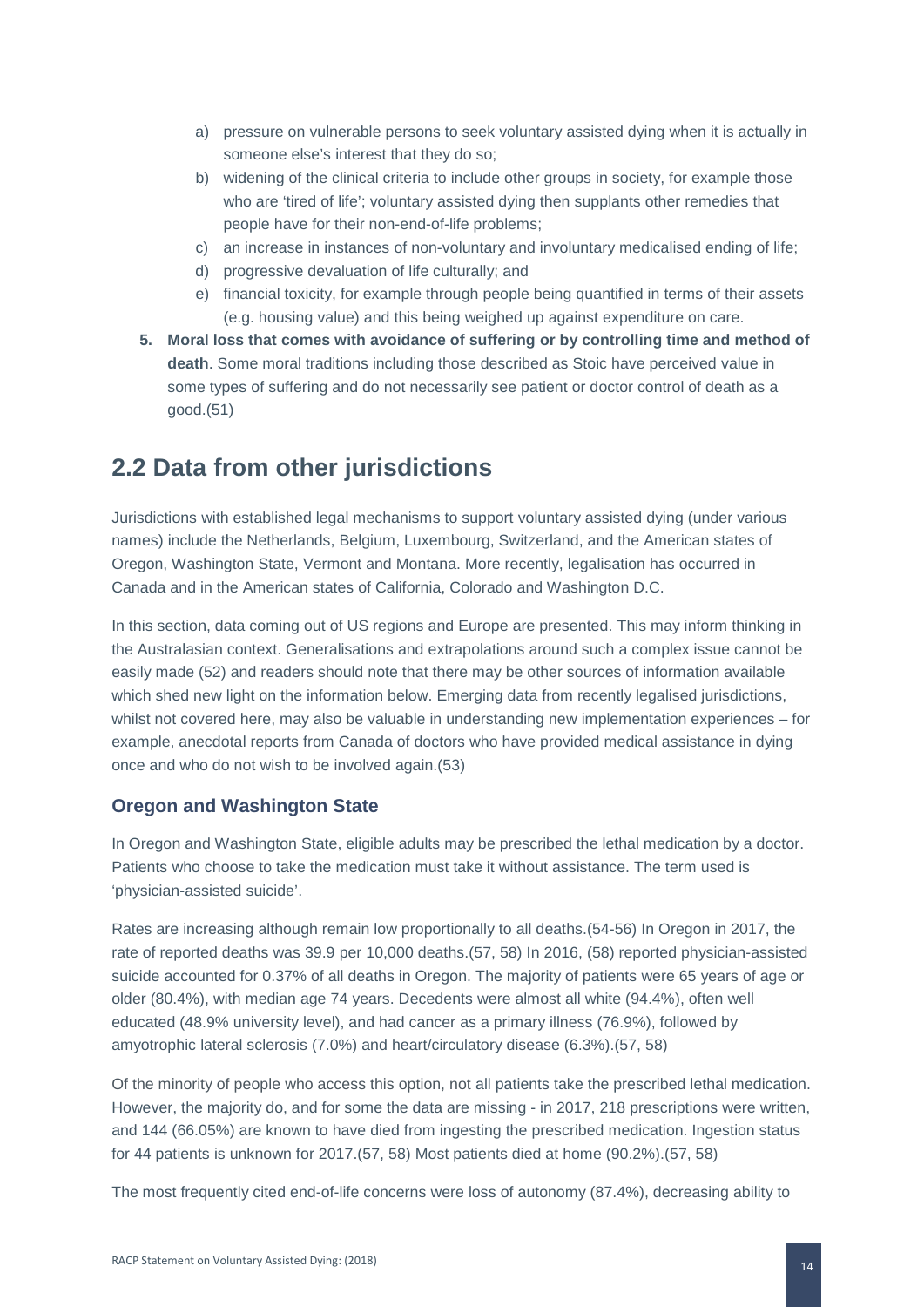participate in activities that made life enjoyable (88.1%) and loss of dignity, though dignity is undefined (67.1%).(57-59) Studies have investigated the patient drivers and uncontrolled physical symptoms, including pain, are not the primary issue. (60, 61) Of note, only a small proportion of patients accessed the law based on fear of uncontrolled symptoms such as pain.

Reported complication rates are low but data in 50% of cases are missing. Between 1998-2017 in Oregon, 1275 patients took the lethal medications; data are missing in 638 cases. Seven patients regained consciousness after ingesting the medication, and 25 reported difficulty ingesting or reported regurgitating. (57, 58)

In 2017 a total of 92 physicians wrote 218 prescriptions (1-29 prescriptions per physician). There has been some evidence collated from the state-wide statistics that a small number of participating physicians are responsible for a significant concentration of the fatal prescriptions in Oregon, with 61% of the fatal barbiturate prescriptions in 2001 to 2007 written by 18%of the participating physicians, and 23% written by only 3 of the 109 participating physicians.(62, 63) No referrals to the medical board were made for failure to comply.(57, 58)

Undiagnosed depression may be an issue. In Oregon 5% of patients received psychiatric evaluation. In Washington State 4% were referred for psychiatric evaluation.(64, 65) A retrospective review found that some patients prescribed lethal medications had signs and symptoms of depression and remained undiagnosed.(66)

### **Europe (Benelux Countries and Switzerland)**

Eligible persons may be prescribed the lethal medication by a doctor. The prevalent term is 'assisted suicide'. Patients who choose to take the medication may self-administer it or, more commonly, request that a doctor administer it. In Switzerland, only self-administration is legal.

The incidence of assisted suicide is rising. Data (including unreported cases) show it accounted for about 4.6% of all deaths in Belgium in 2013 (67) and 4% of all deaths in the Netherlands in 2016.(68, 69) Of all deaths by assisted suicide in the Netherlands in 2016, 48.6% of persons were female, 36.9% occurred in persons under 70 years old and 33 occurred in persons over 80 years old.(68, 69) While this indicates a younger group than in the US states, data indicate increasing access among those 80 or older.(70)

In Belgium and the Netherlands, almost all assisted suicide occurs at home and by injection of lethal medication rather than by a self-administered oral medication.

There is evidence from the Netherlands that notwithstanding strict legal guidelines, the scheme may have been open to abuse.(71-74) In the Netherlands and Belgium, patient concerns/reasons are not officially recorded in a consistent way. However there is evidence in Belgium that reasons such as 'tired of life' are increasing.(75, 76) There have been some qualitative studies of families and patients (77, 78), but most data come from physicians retrospectively reporting the motivations of their patients.

In the Netherlands, complications such as inability to insert an intravenous cannula, vomiting up of oral medications, and the patient either not dying or taking a very long time to die are reported to have occurred.(29, 79)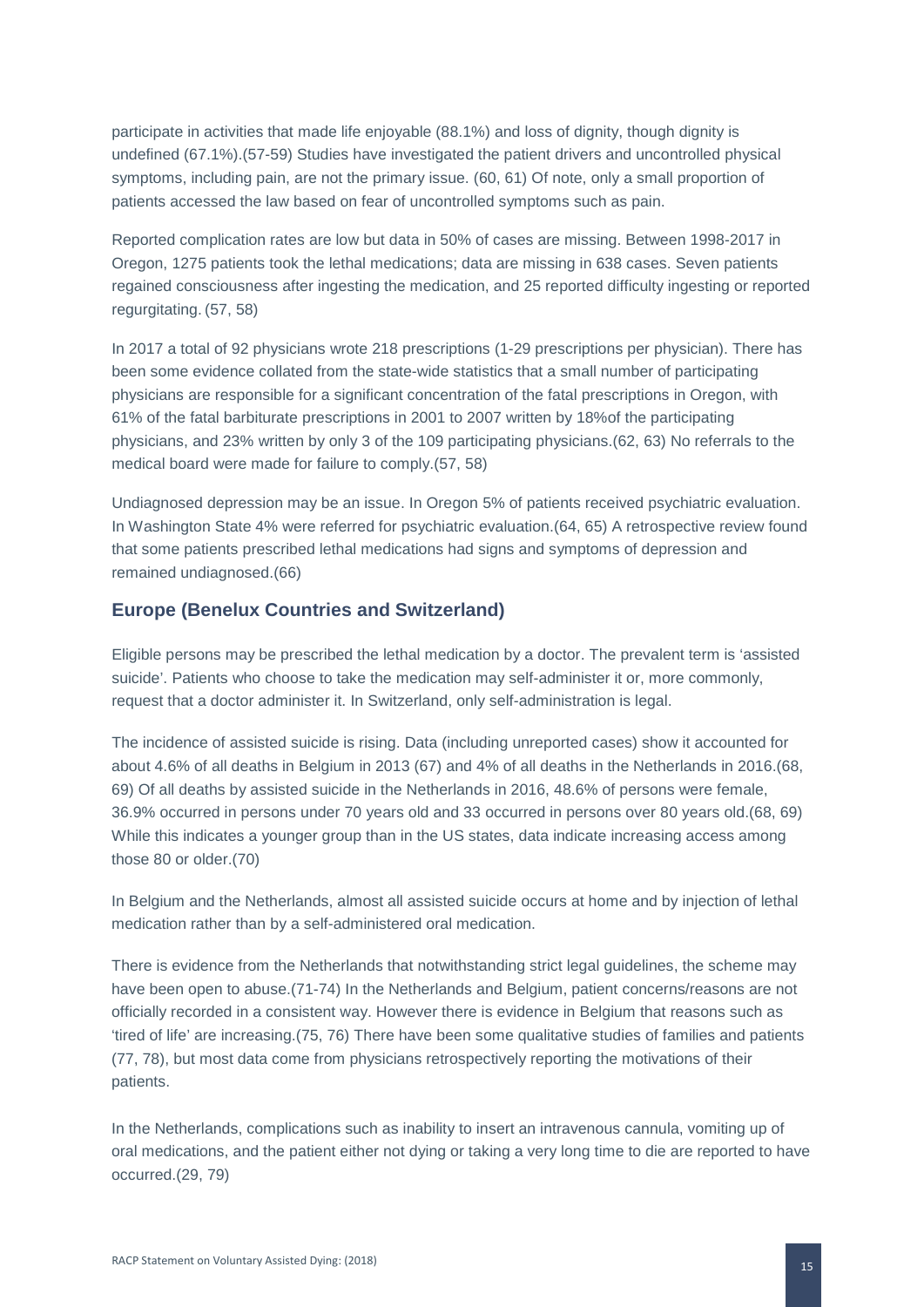In February 2014, Belgium extended its euthanasia laws to also apply to children of any age with a terminal illness.(80) Attention has turned toward the extensions of the legislation to consider enabling other groups who may want access to assisted suicide(e.g. people with refractory mental illness, minors and patients with cognitive impairment.(81-84)

While the evaluation of palliative care servicing is contested, underdevelopment of services has not as yet been linked empirically to uptake of assisted suicide.(85)

### **Vulnerable groups**

Vulnerable groups measured in the data groupings do not appear to be overrepresented based on the reported numbers accessing voluntary assisted dying in both regions. The available data do not show evidence of increased relative risk to vulnerable groups, and no sustained increase in the incidence of life-ending medical interventions without the explicit request or consent of the individual patient.(86) The exception to this is the HIV positive population.

The caveat is that not all vulnerable groups are necessarily identified. Vulnerable groups reported in the overseas studies include low socioeconomic status, females, the elderly and nursing home patients.(86, 87)

### **2.3 Socio-cultural context**

Advances in medical treatment and public health have meant that many people are living longer and healthier lives, with the burden of illness shifting to the last stages of life. This has led to a shift from acute treatable conditions to chronic degenerative diseases and cancers as the main cause of death in adults.

This in turn has changed the way in which many of us die, with many deaths occurring in hospital or intensive care settings. These deaths more frequently involve human intervention,(88) creating a sense that dying can be negotiated. Death and dying may therefore be seen as something to fear or as a 'failure' of care at the end of life both by healthcare professionals and by some parts of society.

Many surveys on attitudes towards voluntary assisted dying in the peer-reviewed academic literature in English-speaking countries have identified public and professional support.(36, 89-96) Peer-review notwithstanding, survey results have been criticised based on how the issue is framed and questions formulated.(29, 97) Survey results also often lack detail on the definition of exactly what form of assisted dying is being discussed, the way responses are interpreted, the population surveyed, and the quantification of the results. Similarly, opinion polls undertaken by media and researchers in Australia and New Zealand find majority public support for voluntary assisted dying for competent adults who are terminally ill and suffering.(98-102) It is likely that such surveys and polls have contributed to a political perception of wide public support for legalisation to enable voluntary assisted dying and it is conceivable that public views would be more ambivalent if more sophisticated cases and scenarios were considered.

Various ideas have been examined in the literature as to the socio-cultural reasons for community interest in voluntary assisted dying. These include increased reliance on science and technologies, the routinisation of life-extending practices, and the medicalisation of dying.(103) It has also been argued that Western societal value placed on individualism and efficiency affects attitudes towards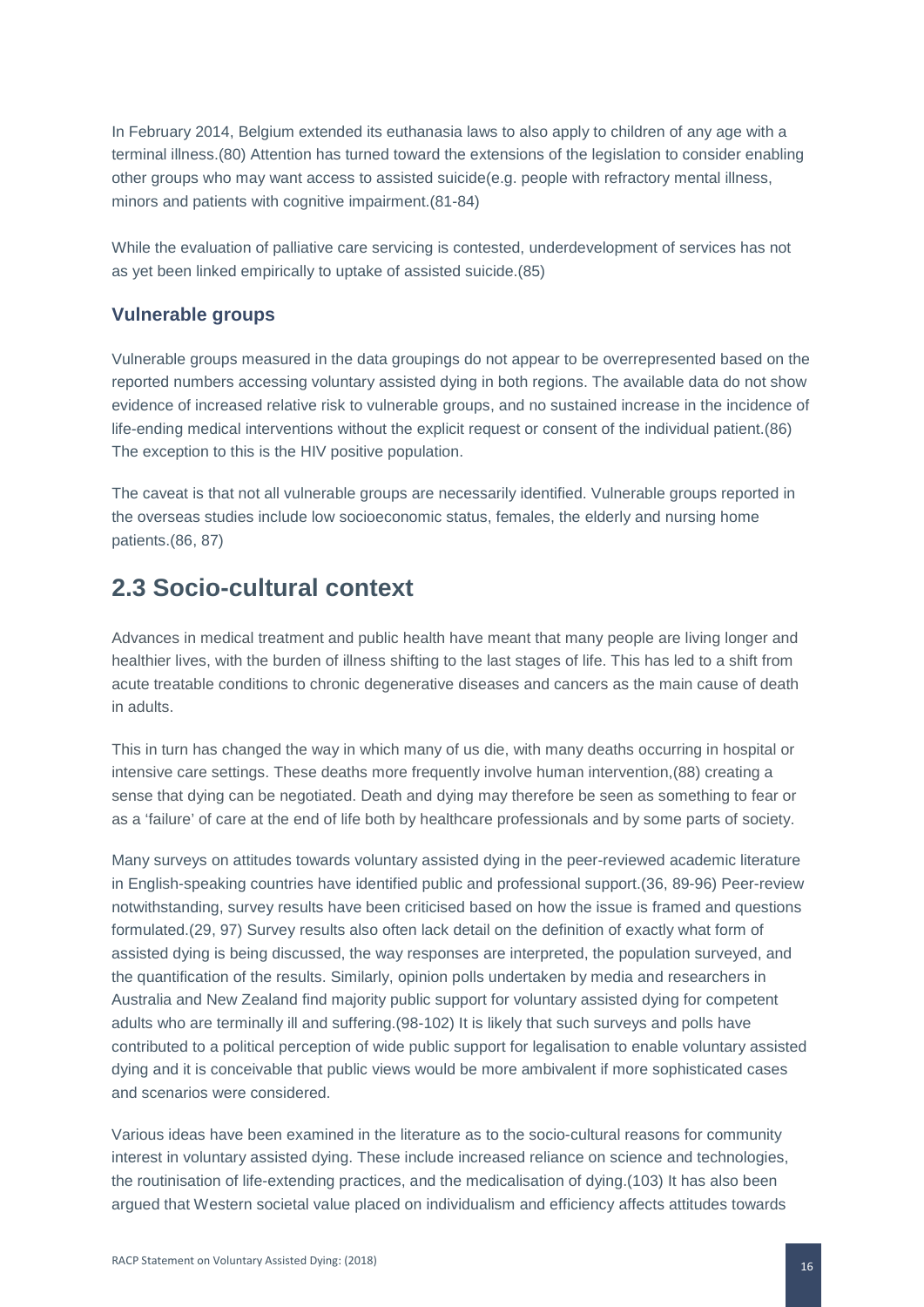death and the conditions that dying people and their carers face. (104) This may provide some link to realities in the United States where the common demographic profile of persons who have received voluntary assisted dying (see above) is white and well-educated.(29)

In multicultural countries such as Australia and New Zealand, it should be recognised that many cultures believe an individual is a person in relationship to others, reflecting a culture-specific approach to autonomy and a preference towards more communal end-of-life decision making and planning.

### **Indigenous perspectives**

There are a range of Indigenous community views and what follows is just a limited sample.

The RACP Aboriginal and Torres Strait Islander Health Committee has highlighted the nuance needed around Indigenous understandings of death and dying. Whilst much remains to be described about the Indigenous Australian setting, these understandings include connection to country and dying on country, particularly outside metropolitan areas, as well as different concepts of family and quality of life. There is an unmet need for access to culturally appropriate end-of-life care amongst this group, with geographical and other access issues compounding the gap. This would appear to be the utmost priority in improving end-of-life care for Indigenous Australians.

Across the Tasman, the New Zealand Parliament has been considering the End of Life Choice Bill which proposes to give those with a terminal illness or a grievous and irremediable medical condition the option of requesting voluntary assisted dying. The RACP was provided the following Māori perspective on the Bill which describes some of the discomfort that may arise in this area:

"The End of Life Choice Bill does not acknowledge the existence of a mātauranga Māori [Māori worldview] approach to death and dying, which can vary within whānau, hapū, and iwi [extended family, subtribe, and tribe]. Some of the assumptions underpinning the Bill, including ideas of 'choice' and 'dignity' as used in the Bill, are not in fact universal but are based on cultural assumptions.

Dying and sickness from a mātauranga Māori perspective do not happen solely to the individual. This is reflected for example in the practice of kirimate and whānau pani (bereaved whānau). In these practices (which vary from rohe to rohe [area to area]) the close family of the deceased effectively enter into the world of the dead during the tangihanga [wake and funeral] and become highly tapu [sacred], and are returned to the world of the living through their participation in the hakari [feasting] and other rituals.(105)

The body is important in the traditional Māori funeral custom. The wairua (spirit) of the deceased is considered to stay by its body at first and needs encouragement to start on the journey to the next world. This underscores the importance of the body as a focus for Māori funeral custom (tangihanga). When a Māori patient dies it is critical that the whānau has prompt access to the tūpapaku [corpse]. If a post-mortem is required this must be done as soon as feasible.(106)"

The New Zealand Committee of the RACP upholds a Māori perspective on death and dying: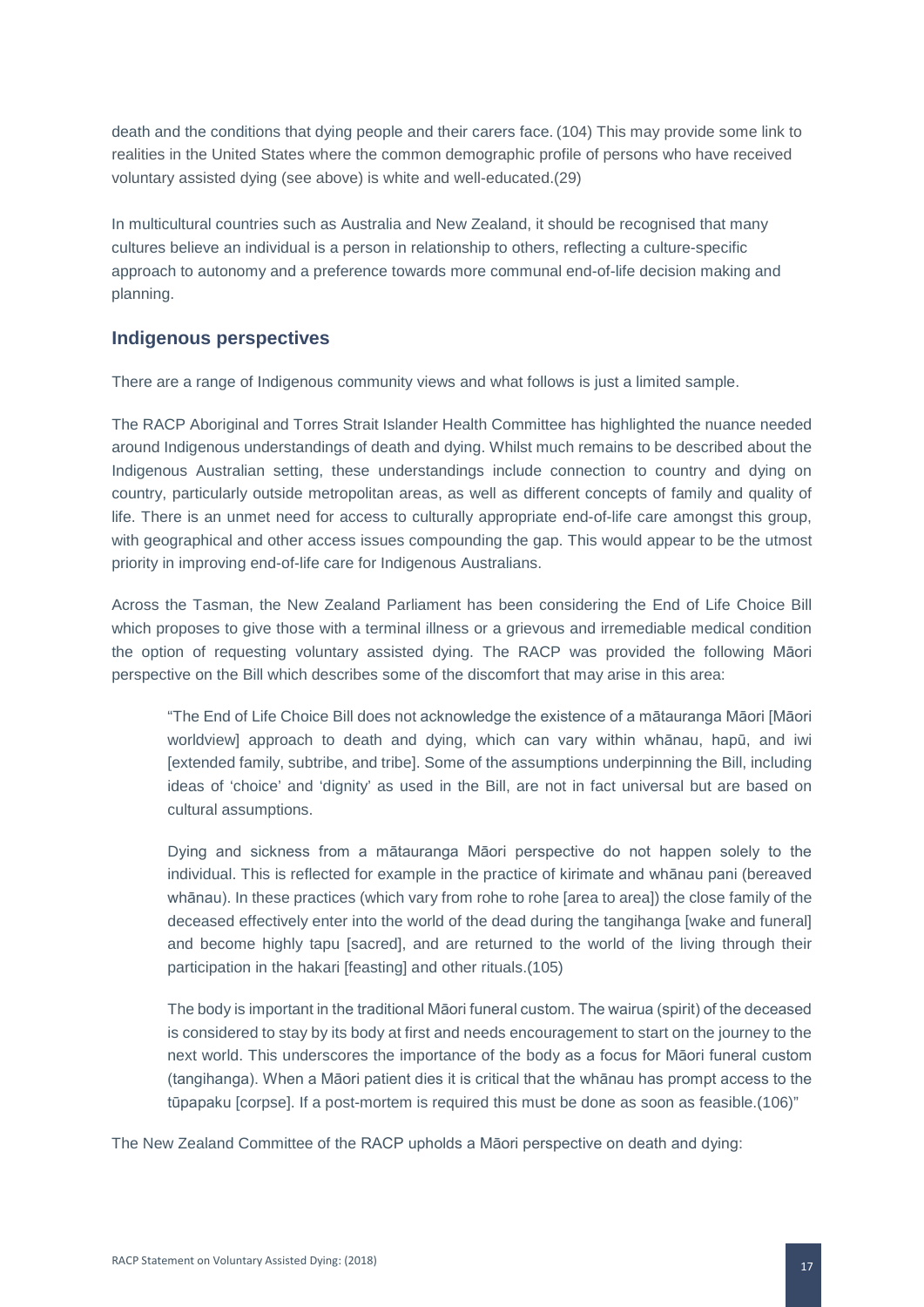"An important cultural consideration in Te Ao Māori is that the mauri [life force] of a person is independent from their brain; in this context spiritual presence is still respected during physical and psychological deterioration. Furthermore, the mana of an iwi and whānau is often relative to the number of kaumātua (elders) present. As such, independent of whether Māori elderly are in poor health their continuing presence is seen as enhancing the mana of their Marae and people".

The assumption that death is purely about individual choice is a faulty one. This also makes problematic the processes as outlined in the End of Life Choice Bill, especially the lack of whānau involvement in key decision making points.

The Bill also fails to acknowledge the problematic relationship between Māori and social policy and legislation. While it makes claims as to the efficacy of the legislative safeguards for the vulnerable in other jurisdictions, it does not allow for the historical and social context that is unique to New Zealand. In this context, seemingly universal legislation often has a disproportionately negative impact on Māori. This is noticeable in many spheres of New Zealand life including education, justice and health. Factors such as 'unconscious bias' can influence how policy is implemented in such areas, are not accounted for in legislation and end with outcome disparities in many areas for Māori.

### **2.4 Issues raised from clinical experience**

Individual patient situations at the end of life involve multiple factors which are often complex. Based on professional experience, many patients do not fit neatly into particular rules or situations. The codification of medical practice by law can create reassurance in some situations but can also work against the careful deliberative negotiation of complexity favoured in physician practice. In this way, even a well-drafted law can be defeated by clinical complexities. Factors that increase complexity include:

- 1. defining what is a terminal illness;
- 2. estimating life expectancy and the imminence of dying;
- 3. exploring the reasons for a request;
- 4. judging whether an individual's mental state is affecting their ability to decide;
- 5. assessing a person's capacity to make a request for voluntary assisted dying, especially in those who are debilitated, have reduced mental capacity or have other diseases and problems that affect decision-making; and
- 6. defining 'enduring and unbearable suffering' that cannot be relieved in a manner the patient deems tolerable.

Here we provide examples of the complexity inherent in everyday clinical situations. The following are by no means the only issues that could arise in this area.

### **Defining end of life and estimating life expectancy**

Many illnesses will eventually cause the person's death. Even so, the time frames can be uncertain. Cancer is the main disease which many people think of in the context of requests for voluntary assisted dying. In many situations cancer is a predictable cause of death but different types of cancer have different trajectories. Some cancers (for example adenocarcinoma of pancreas or small cell carcinoma of lung) often have an aggressive course and poor survival, whereas others (such as adenocarcinoma of prostate) may have an indolent course where the person may be expected to die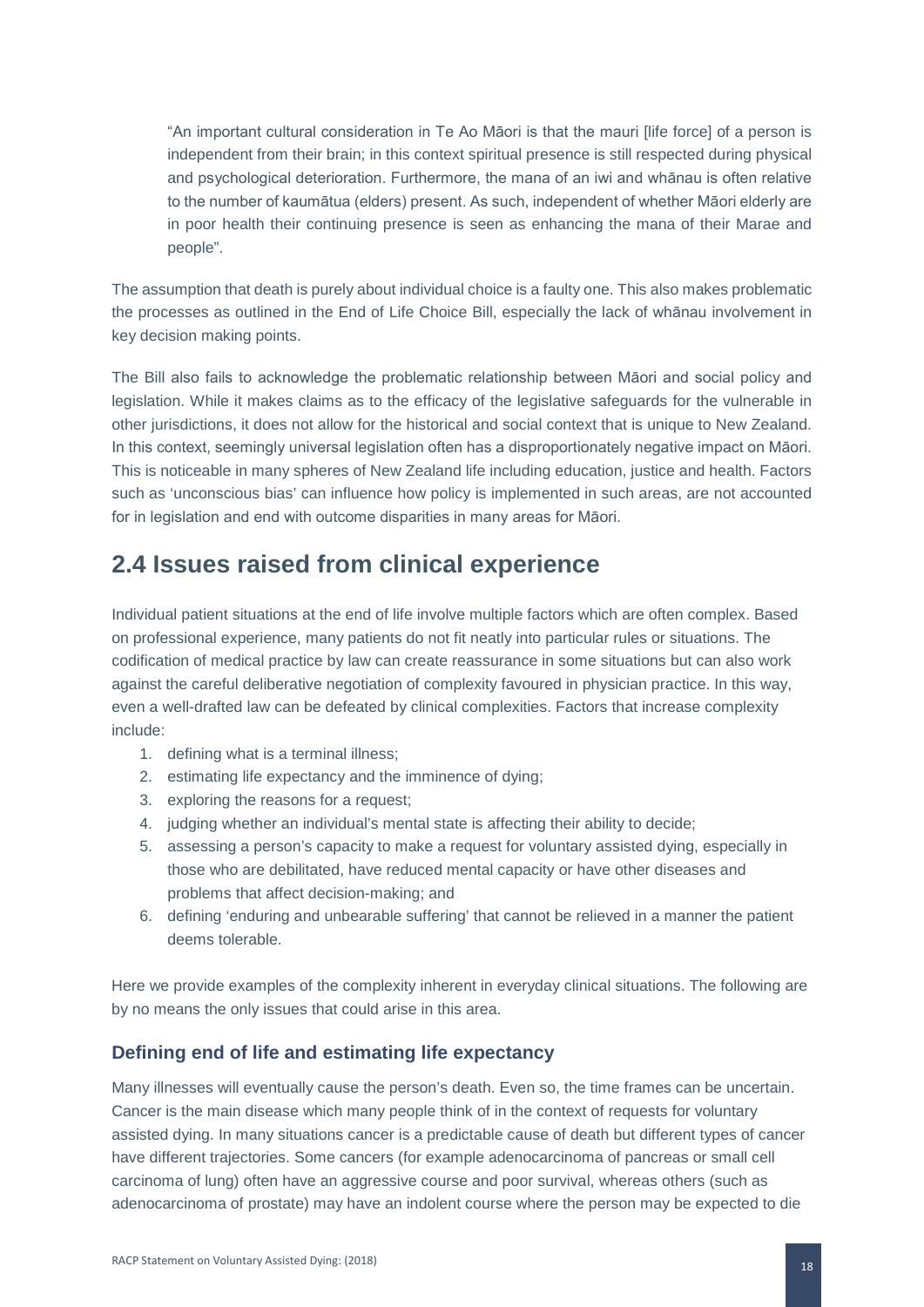with the cancer but of other causes. Even with specific cancers there is variation in how they behave, with some lung cancers (e.g. EGFR-mutated adenocarcinomas of lung treated with tyrosine kinase inhibitors) in some patients taking many years to cause death. Uncertainty is an inescapable part of medicine, especially when it comes to estimating prognosis.

Other diseases such as heart failure or severe respiratory disease such as chronic obstructive pulmonary disease will also prove fatal for many people. However, trajectories for these illnesses are typically characterised by exacerbations followed by periods of stability. Even when these illnesses are severe and at their end stage, it is difficult to predict life expectancy in an individual person. All physicians will recall experiences of treating patients with severe organ failure who they believed were going to die very soon but then improved to survive beyond expectation.

The situation is even more difficult where one or other form of dementia or slow neurodegenerative condition (e.g. Parkinson's disease) is present, where disease trajectory may be highly variable and the occurrence of other illnesses, such as infections, as a cause of acute deterioration leading to end of life is quite unpredictable.

Being confident of a 12-month lifespan on an individual basis is therefore very difficult. As expressed in a recent systematic review,(107) accurate forecasting is (nearly) impossible for a number of reasons explained below.

Prognostication is not only affected by patient factors but also by the level of clinician experience, duration of relationship with the patient and whether it is done by an individual or a multidisciplinary team. It is based on statistical data which will only apply on average. Therefore, if a certain group of patients have a median 12-month expectation of life, half will die before this time and half afterwards. Studies are also heterogeneous. Most studies have been in the cancer population and there are studies in non-cancer populations that show forecasting is even more inaccurate in those settings.

As described in the review, there are also varying types of estimates (continuous, categorical and probabilistic) and of the three estimates, probabilistic estimates "may be slightly more accurate than categorical or continuous".(107)

Studies show that clinicians are more likely to overestimate than underestimate survival.

#### **Exploring the reasons for a request**

Careful examination of the psychodynamic issues that may be involved in making and receiving requests for assisted dying is critical. Questions should be asked about what is going on in the patient's mind, the practitioner's mind, and the interactions between the two (not to mention family members, other health care professionals and societal and institutional mores).

People approaching death may experience intense periods of existential reflection and physical challenge. The motivations behind expressing a desire to die or requesting hastened death may be complex.(108) For example, such requests may be a vehicle to express other concerns, such as a fear of being a burden on others, fear of loss of control or fear of loss of a sense of self and dignity.(109) Other motivations may be more immediate, such as poor symptom control and suffering. It is however important to note that only a small proportion of patients in Oregon access assisted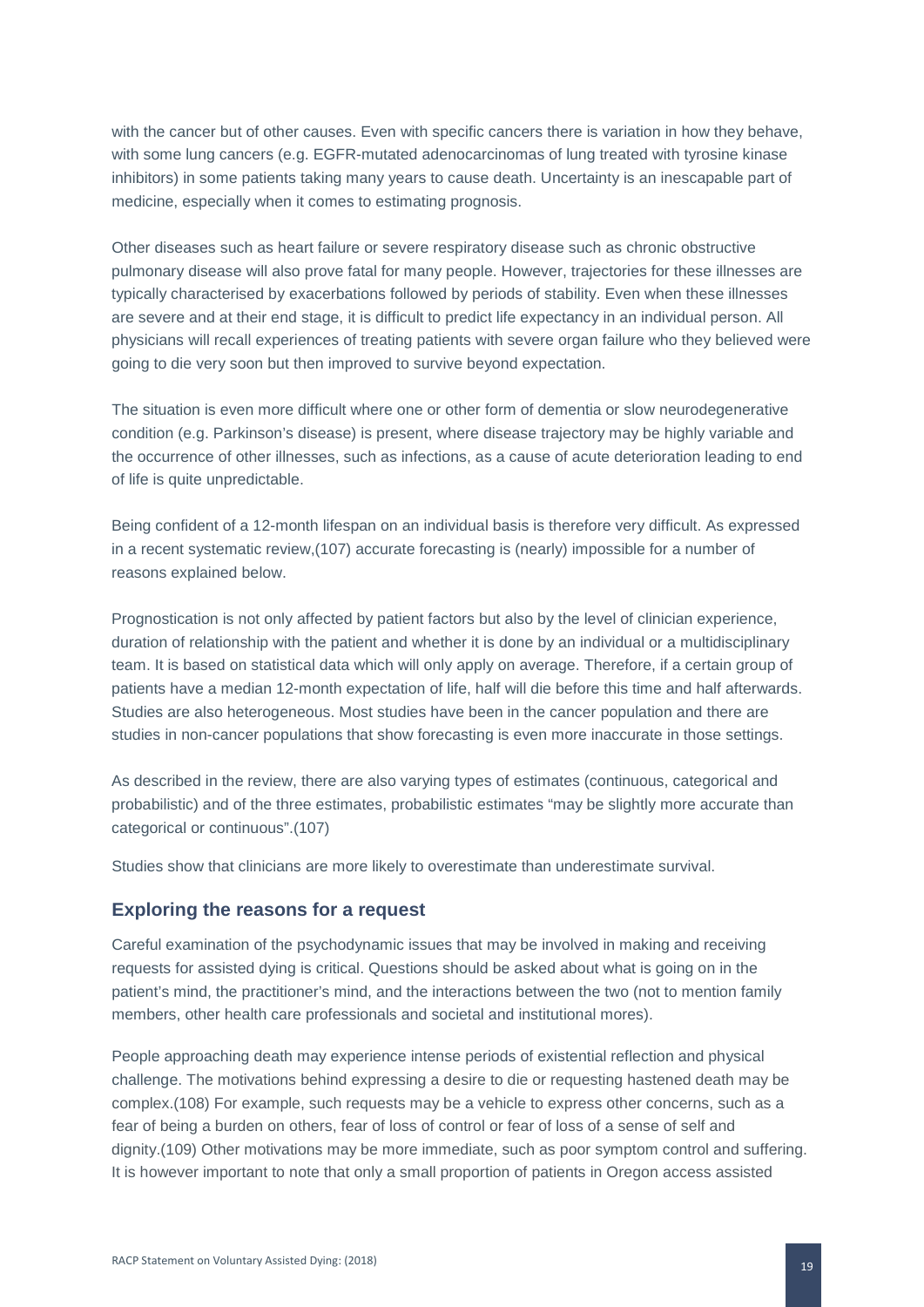suicide based on fear of uncontrolled symptoms such as pain: rather, loss of autonomy is most frequently cited.(57)

People's wishes and preferences for death in certain conditions may change during their illnesses. For example, there is a study from Belgium of patients with locked-in syndrome who at first sought assisted suicide but changed their perspective over time.(110)

Reduced food and fluid intake, with poor appetite, switching to catabolic metabolism and significant weight loss, is very common as the end of a person's life approaches. In this setting, many family members feel very conflicted if food brought to a patient as a symbol of love and care is refused.

More generally, misguided and poorly-informed public comment may centre around dying people :"starving to death", where images of starvation in younger people are incorrectly transposed onto perceptions of end-of-life care in these patients and used to justify voluntary assisted dying.

This is regarded by many specialists as a normal part of the body's shut-down process at the end of life and can be well-managed, like other end-of-life symptoms, with palliative care. Exploring each of the issues of concern is critical in providing good end-of-life care.

People with concerns about end-of-life care may request voluntary assisted dying for themselves or a family member even though symptom relief and a peaceful death may be available by other palliative means. Individuals may need to be reassured of the following:

- 1. Palliative care is not exclusively for people in the last weeks to days of life. Supportive and palliative care can be delivered alongside disease modifying treatment at any time. Palliative care aims to improve the quality of life of patients and their families facing lifethreatening illness through the prevention and relief of suffering.
- 2. Intolerable suffering at the end of life is not inevitable. The vast majority of symptoms that may cause suffering in the terminal phase can be anticipated and treated.
- 3. Withholding or withdrawing life sustaining treatment in a dying person allows natural death from the underlying disease processes. This is already a normal part of end-of-life care and can be explored through advance care planning discussions.
- 4. Administering treatment for the express purpose of ending life is not the same as palliative sedation and the use of opioids for pain relief and symptoms resistant to other treatments. (111-114)
- 5. The appropriate titration of opioid medication for pain control does not hasten death(96- 100) and current evidence, although limited, suggests that use of sedation at the end of life does not have a significant impact on the timing of death.(17)

Although studies have shown that people have many non-medical concerns at the end of life, it is freedom from pain that is generally the most wished for outcome by patients, families and health professionals.(115) Although significant numbers of :"clandestine" end-of-life practices have been reported in the literature, there are no reports of such practices in the context of palliative care in Australasia.(36, 116)

Access to social and community support and financial concerns are factors that may also play a role in motivating requests. These include social isolation and the cost/availability of suitable nursing home placements, long-term care for young patients and respite for carers.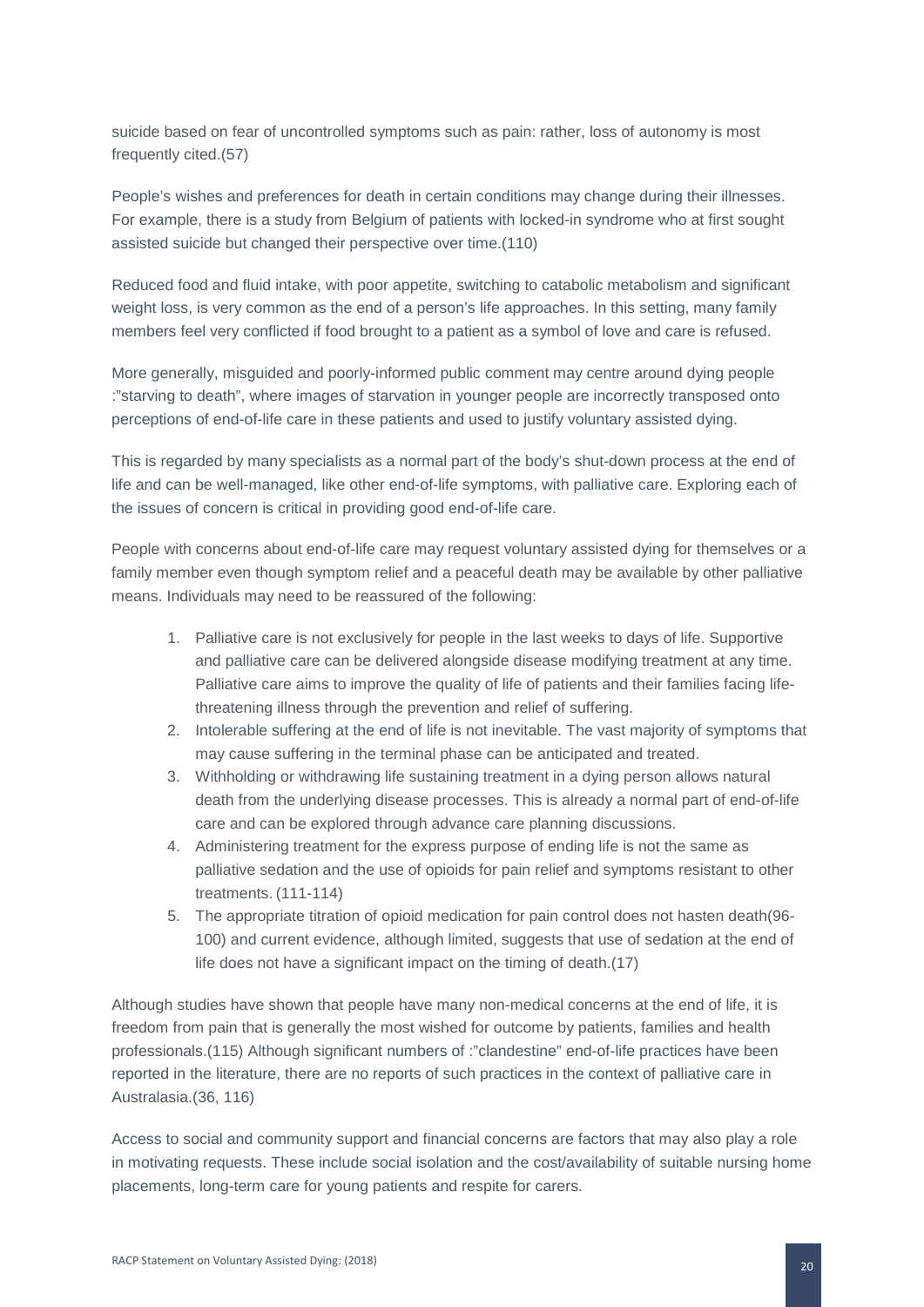### **Assessment of mental state in the context of end-of-life care**

People approaching the end of life often report emotions such as anger, grief, hopelessness, guilt, regret and existential emptiness. These may manifest in ways that resemble depressive symptoms, such as poor appetite, hopelessness, nihilistic thinking, low self-esteem and anhedonia. Clinicians often face a challenge in differentiating such symptoms, which may lead to a request for voluntary assisted dying, from treatable clinical depressive illness, which left alone or treated inappropriately, may itself lead to suicide.

Other mental and cognitive disorders may need to be taken into consideration, particularly in the elderly, and like the symptoms mentioned above, may vary at different points in a person's illness. All these things can complicate the medico-legal assessment of competence.

Attributes of decision-making capacity include the ability to understand the facts involved, understand the main choices, weigh up the consequences of the choices, understand how the consequences, affect them, and communicate their decision.(117) Such capacity can exist even where the option selected is not what other people might choose. Consistency with previously held beliefs and values may also be taken into account.(117) Capacity is assessed for a specific decision and is not a global requirement. A person might not have the capacity to make complex decisions but nonetheless be able to make more basic ones. People who are unwell may temporarily lose capacity to make decisions but regain it when they become well again.

Assessment of capacity is commonly undertaken in clinical practice. Examples include decisions about whether to have a surgical procedure or medical treatment, the ability to manage one's own finances, appoint a power of attorney, and whether to live at home or move into residential aged care. Under normal circumstances capacity is assumed to be present unless sufficient reason exists to question it. Physicians in Australia and New Zealand are familiar with assessing capacity in relation to decisions around specific procedures or treatments or in ordering personal affairs, but are much less familiar with how to do this in the complex context of a request for voluntary assisted dying. Several cases from the common law have highlighted the need for greater certainty about criminal liability and about how competence should be tested in such cases.(118)

### **Defining 'enduring and unbearable suffering' that cannot be relieved in a manner the patient deems tolerable**

Many people assume that requests for voluntary assisted dying are made predominantly because of unrelieved pain. Suffering is a far broader concept than physical pain.(119) It is not for health professionals to judge whether symptoms are unbearable for the patient. The main drivers of requests for voluntary assisted dying are not unrelieved physical pain.(29) Significant topics in relation to the nature of suffering at the end of life include existential distress and feelings of lack of physical and temporal control.

### **Potential impact on already complex care**

The care of the dying is a complex intersection of immediate and anticipated needs. As well as symptom management, physicians must think ahead on such things as the options for withdrawal of treatment, and what to do when decision making capacity is lost. They must negotiate these topics with reference to the person's wishes as expressed to them directly and mediated via their families.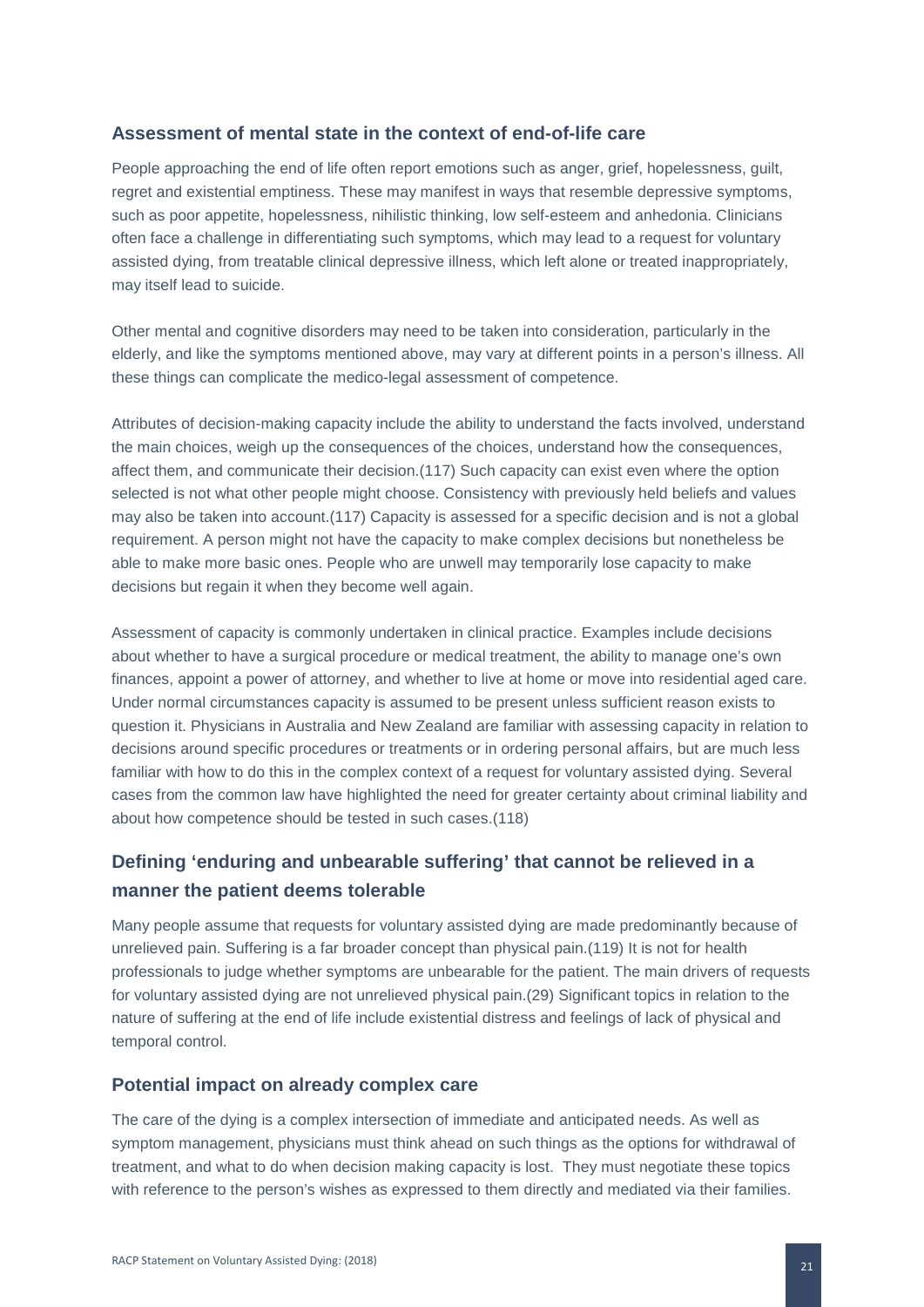They must communicate their own knowledge and experience in a way that supports the learnings of both patient and family. Community health literacy around death and dying is generally estimated to be poor, at least in the time before people find themselves in these situations.(120)

Legislation to enable voluntary assisted dying could further complicate this aspect of physician care. Some patients and families may experience concern that decisions may be made without a person's consent, regardless of the wording of the law. Physician involvement in voluntary assisted dying, were it to become legally available, is likely to have consequences for all people, not only the ones who want to access this choice, but for all families - both of those who seek this choice, and in other circumstances, those who do not seek this choice, not to mention those families where there is no unity about a given choice by an individual patient. There could also be unintended effects on the end-of-life care of patients excluded from legislation.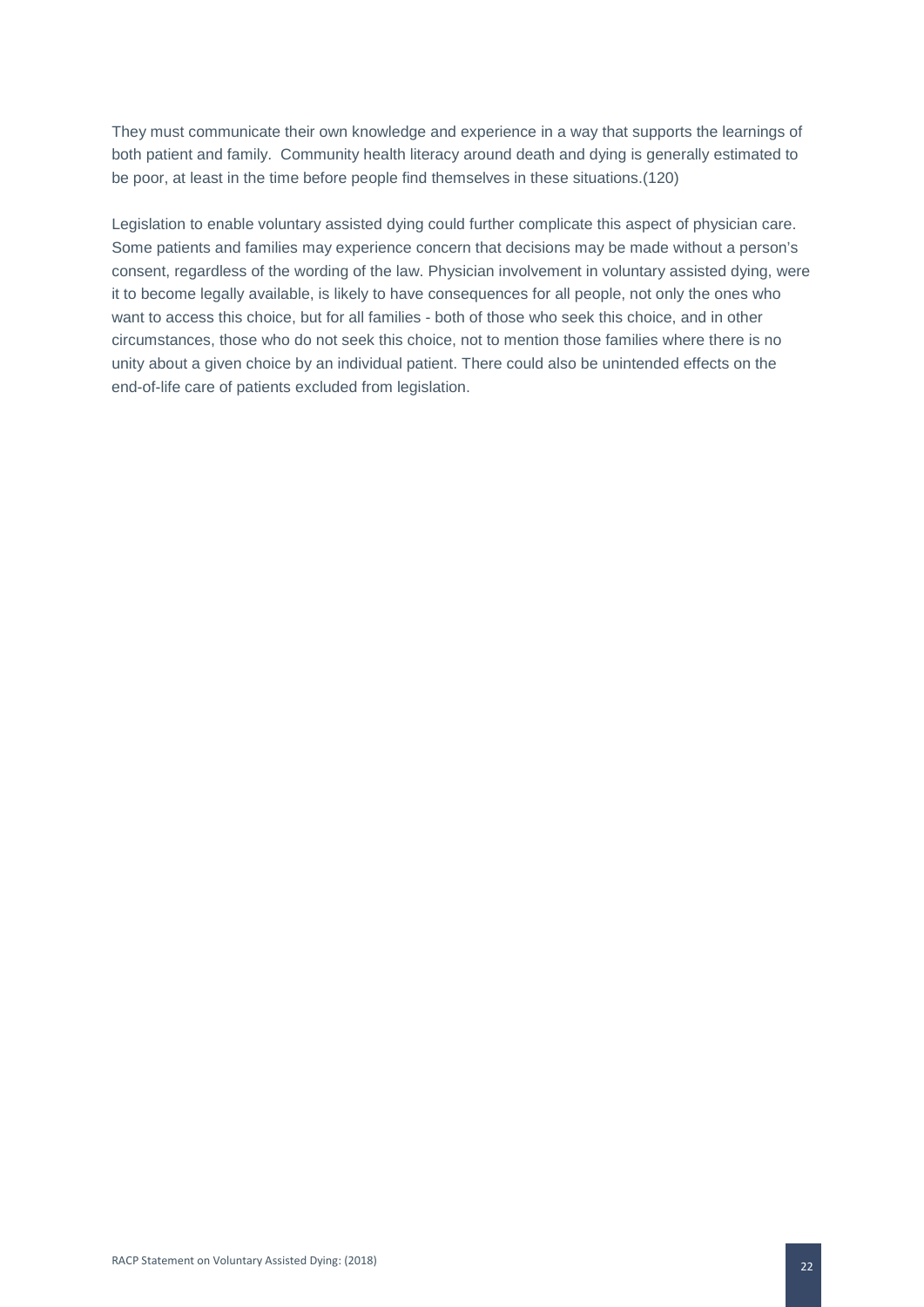# **Part 3: Guidance and Recommendations**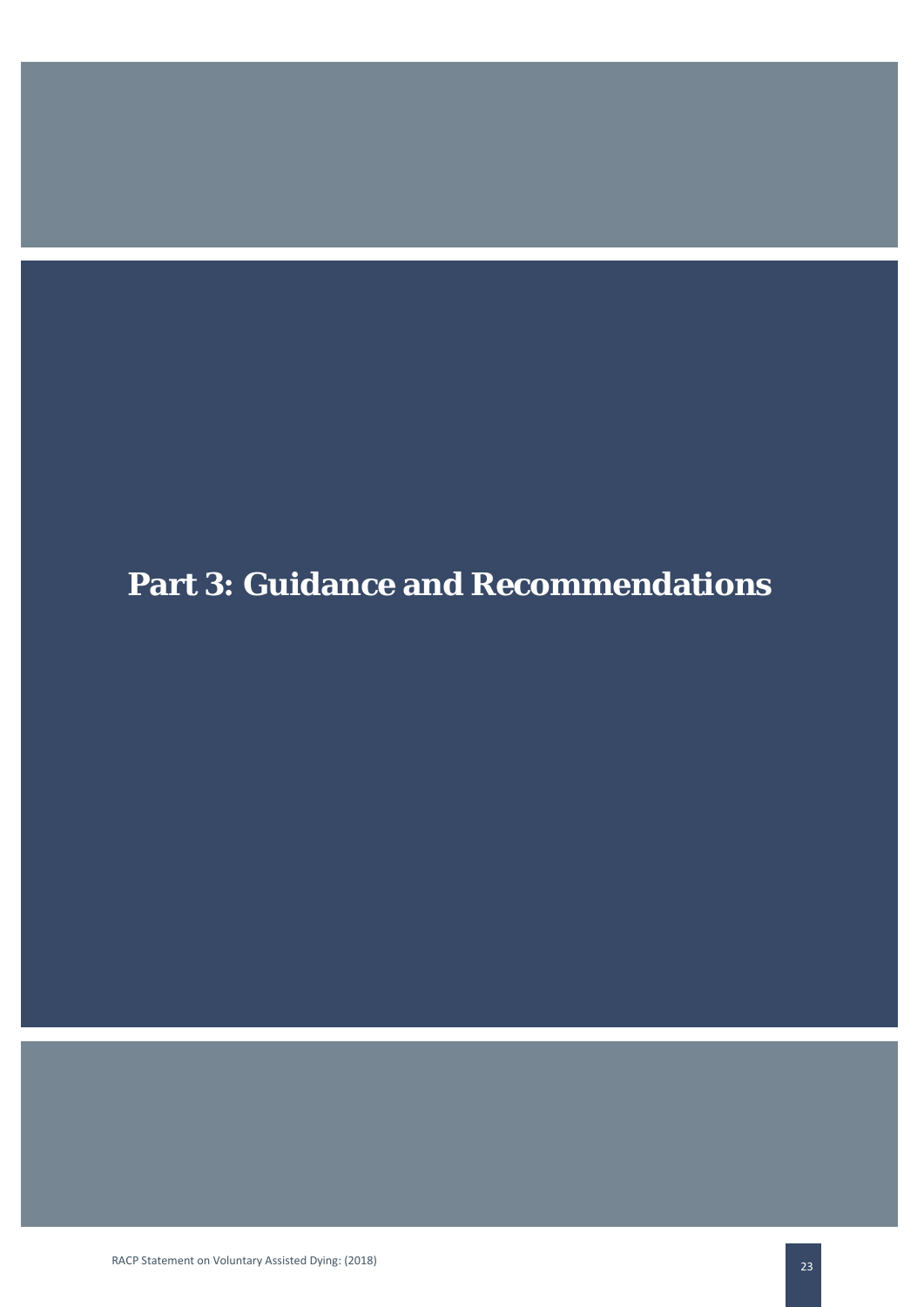# **3.1 Guidance for physicians**

The depth of feedback from Fellows and Trainees highlights that the issues are complex and should not be viewed in binary terms. Voluntary assisted dying is not a single concept but is used to refer to a variety of different practices with differing implications. The relevant values and how to prioritise them for each case may be different for individual physicians. The RACP encourages physicians to consider their own stance on the issues.

Regardless of physicians' personal views or intentions in this regard, physician practice is likely to be affected in Victoria and other jurisdictions where medical assistance might in future be legalised. Some guiding principles are therefore needed. Common ground is shared by all physicians by focusing on patients and their clinical care. This includes principles that can be inferred from the usual attributes of physician practice.

### **1. End-of-life care**

- a. All physicians have a duty to provide high quality end-of-life care to patients, families and carers. This involves:
	- open and honest communication with patients and their families and carers about impending death;
	- a doctor-patient relationship based on openness, trust and good communication;
	- recognising the positive contribution a physician can make to end-of-life care; and
	- acknowledging and respecting different cultural preferences and approaches to death and dying and providing culturally sensitive end-of-life care.

### **2. Care that is centred on the patient and the family**

- a. Patient and family expectations may differ from a physician's values and conception of good medical care.
- b. The challenge will be for physicians to approach this issue from patients' and families' frames of reference.
- c. The ultimate aim is to help patients and families find their way to decisions that reflect their own goals and values in the context of end-of-life care.

### **3. Professionalism**

- a. Physicians are encouraged to consider their own values and beliefs on voluntary assisted dying, how they may handle a patient request and, if legalised, to what degree they may feel able to participate. This may be informed by a range of considerations such as their moral and ethical perspectives, patient need, individual beliefs and clinical experiences.
- b. It is important that physicians respect colleagues who may have differing opinions.
- c. No physician should feel that they have to act outside their values and beliefs and the RACP will continue to advocate in this regard.
- d. Physicians should have regard for the wellbeing of both themselves and their colleagues.
- e. See also the 'Domains of expertise' on **Page 28.**

### **4. Communication skills:**

a. Requests for voluntary assisted dying are also requests for communication.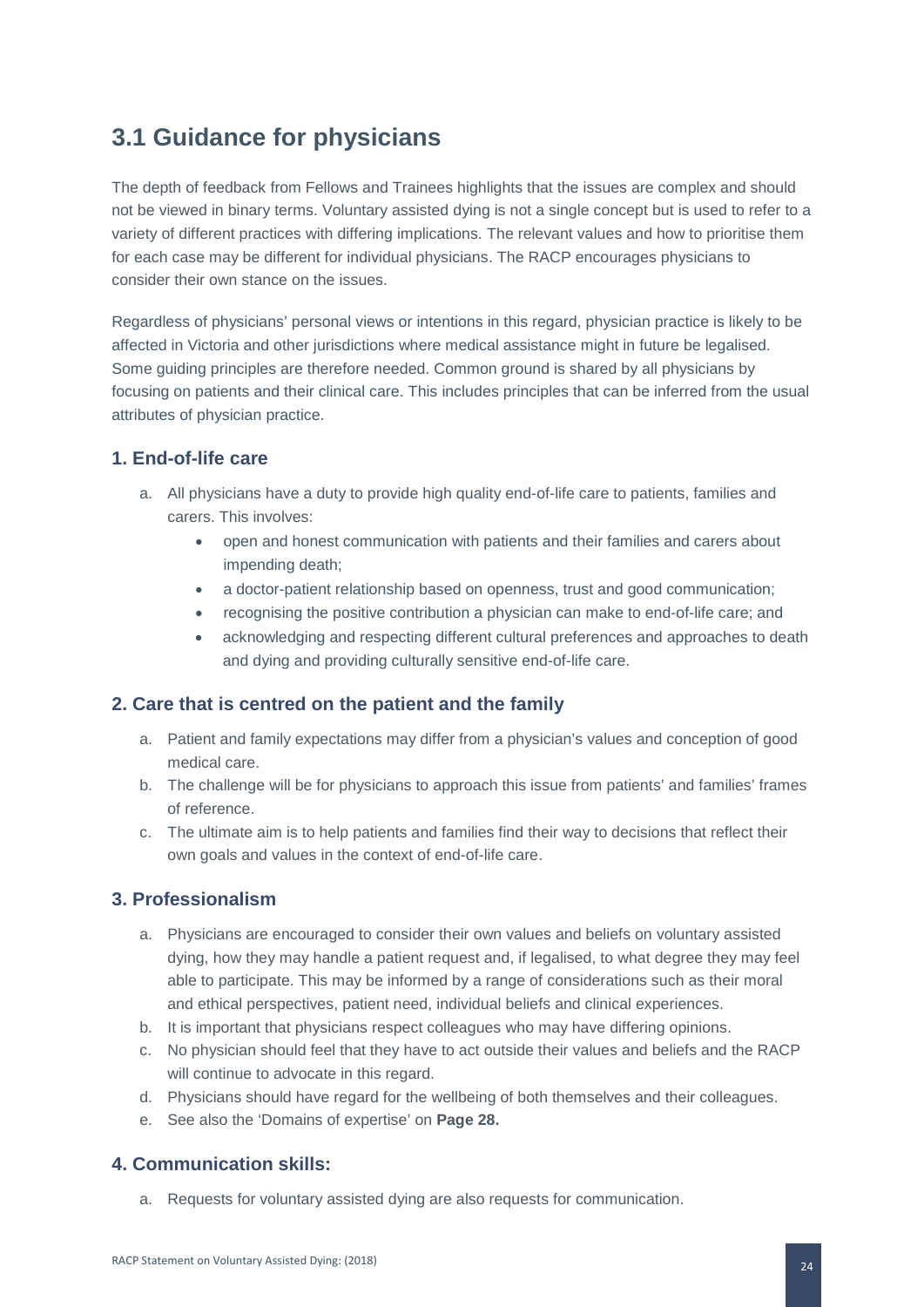- b. Communication skills are essential to fully explore patient requests for voluntary assisted dying and any underlying reasons for these requests that can be managed in other ways.
- c. A person's will to live may fluctuate in the last phase of their life, even as death seems imminent. By communication the physician can identify sources of anxiety, fear and suffering and effective ways of treating or managing these.
- d. The professional empowerment of physicians will depend on continuing to develop and refine their skills and knowledge to engage in end-of-life conversations, especially where these may move into areas of conflict with physicians' own values and beliefs.

### **3.2 Recommendations for policymakers**

The RACP has concerns about the potential for legalised voluntary assisted dying to jeopardise vulnerable populations, be abused, expose health practitioners to professional risk, harm patients and families and erode trust in the medical profession. If parliaments in Australia or New Zealand decide that laws should be changed, the development of laws, regulations and guidelines must be undertaken in consultation with medical and health experts, the RACP and other medical and health organisations.

Some key recommendations for policymakers are set out below. These have been developed in consultation with our members as the RACP responded to legislative proposals during 2017. The issues are connected with the accessibility of good end-of-life care.

The recommendations stated in the RACP's position statement *['Improving Care at the End of Life:](https://www.racp.edu.au/docs/default-source/advocacy-library/pa-pos-end-of-life-position-statement.pdf?sfvrsn=6)  [Our Roles and Responsibilities \(May 2016\)](https://www.racp.edu.au/docs/default-source/advocacy-library/pa-pos-end-of-life-position-statement.pdf?sfvrsn=6)*' should also be referred to in this context, including:

- supporting system changes including enabling health professionals to take the time they need to discuss end-of-life care with patients, and to conduct and document family/whānau conferences including goals-of-care discussions, appropriate social work support and bereavement care;
- providing adequate resources in the community to support patients wishing to die at home, in a hospice or in a residential aged care facility;
- ensuring patients can access specialist palliative care support as needed, at any time of day or night;
- streamlining patient information to ensure health professionals have access to key patient information and documents; and
- funding systems to measure and benchmark outcomes of end-of-life care.

Inequitable access to good quality end-of-life care persists for many Australian citizens. This includes Aboriginal and Torres Strait Islander people and people from culturally and linguistically diverse backgrounds. Other groups that experience inequitable access to care include people with intellectual disability – acquired or congenital, patients dying from diseases other than cancers, and people living in residential aged care facilities, some of whom are under 65 years of age, living with one or more chronic diseases. Inconsistent care is more prevalent in rural and remote communities in Australia.(121) Similar issues apply in New Zealand, especially for Māori.(122-124)

Governments must remain vigilant in the areas of palliative care and aged care and commit adequate resourcing to ensure that good end-of-life care is being delivered to all citizens. Every patient should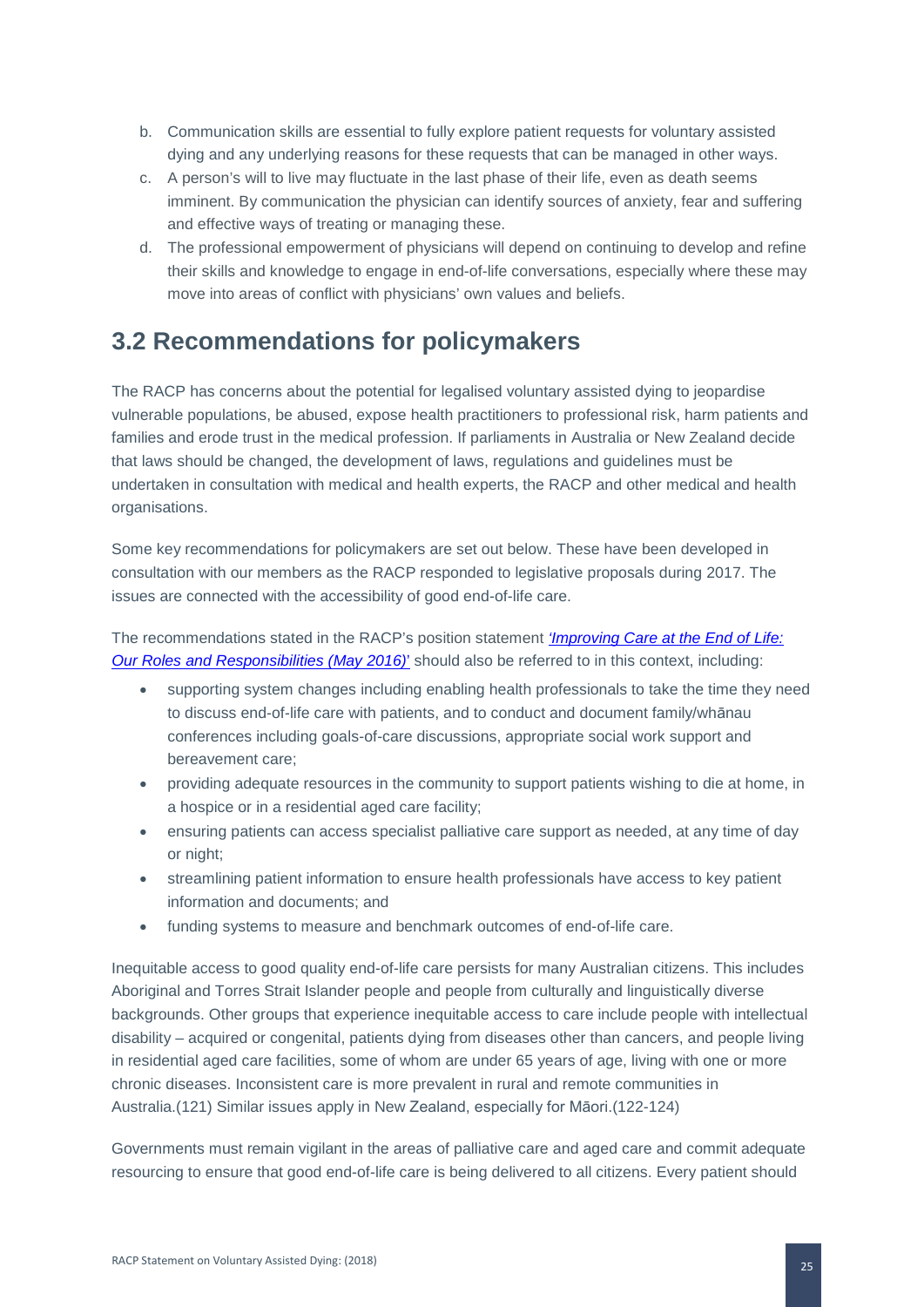receive timely, equitable, good quality end-of-life care, including access to specialist palliative care where appropriate.

### **If and where voluntary assisted dying is legalised**

### **1. End-of-life care and palliative care**

Recommendations regarding end-of-life care and palliative care:

- The need for palliative care services must not be devalued; indeed, palliative care must be given even greater priority and resourcing than it is now.
- Governments must ensure that all patients have access to good end-of-life care and palliative care as needed. This includes equitable access for populations that currently experience poor access, such as people from rural, regional and remote areas, Culturally and Linguistically Diverse backgrounds, Indigenous backgrounds, people with intellectual disability, patients dying from diseases other than cancers, and people living in residential aged care facilities.
- Governments and oversight bodies must dedicate resources to closely examine voluntary assisted dying requests that arise where the patient actually has poor options for good endof-life care, for example in circumstances where symptom relief and a peaceful death cannot be provided to the patient because of limited access to palliative and supportive care.
- Patients seeking voluntary assisted dying must be made aware of the benefits that palliative care can offer at the end of life and referral to specialist palliative care should be strongly recommended.
- However, palliative care referral or consultation after a request for voluntary assisted dying has been made cannot be mandatory given:
	- o consultation or referral to palliative care services, like any medical referral, is not mandated and is a care option that a patient may or may not choose to accept;
	- o legalisation of voluntary assisted dying in any form will create significant challenges for palliative medicine specialists and palliative care organisations;
	- o voluntary assisted dying must not be seen as part of palliative care these are distinct practices; and
	- o the risk that involvement of palliative care referral and/or consultation is simply seen as, and becomes, a procedural step or "tick-the-box" exercise.
- Consideration of a more formal legal clarification of the principle of double effect is an important, but separate, issue from the legalisation of voluntary assisted dying.
- The Victorian scheme due to commence in June 2019 requires a number of complex end of life conversations with individuals and assessments to be undertaken. Physicians must be able to take the time required for these consultations.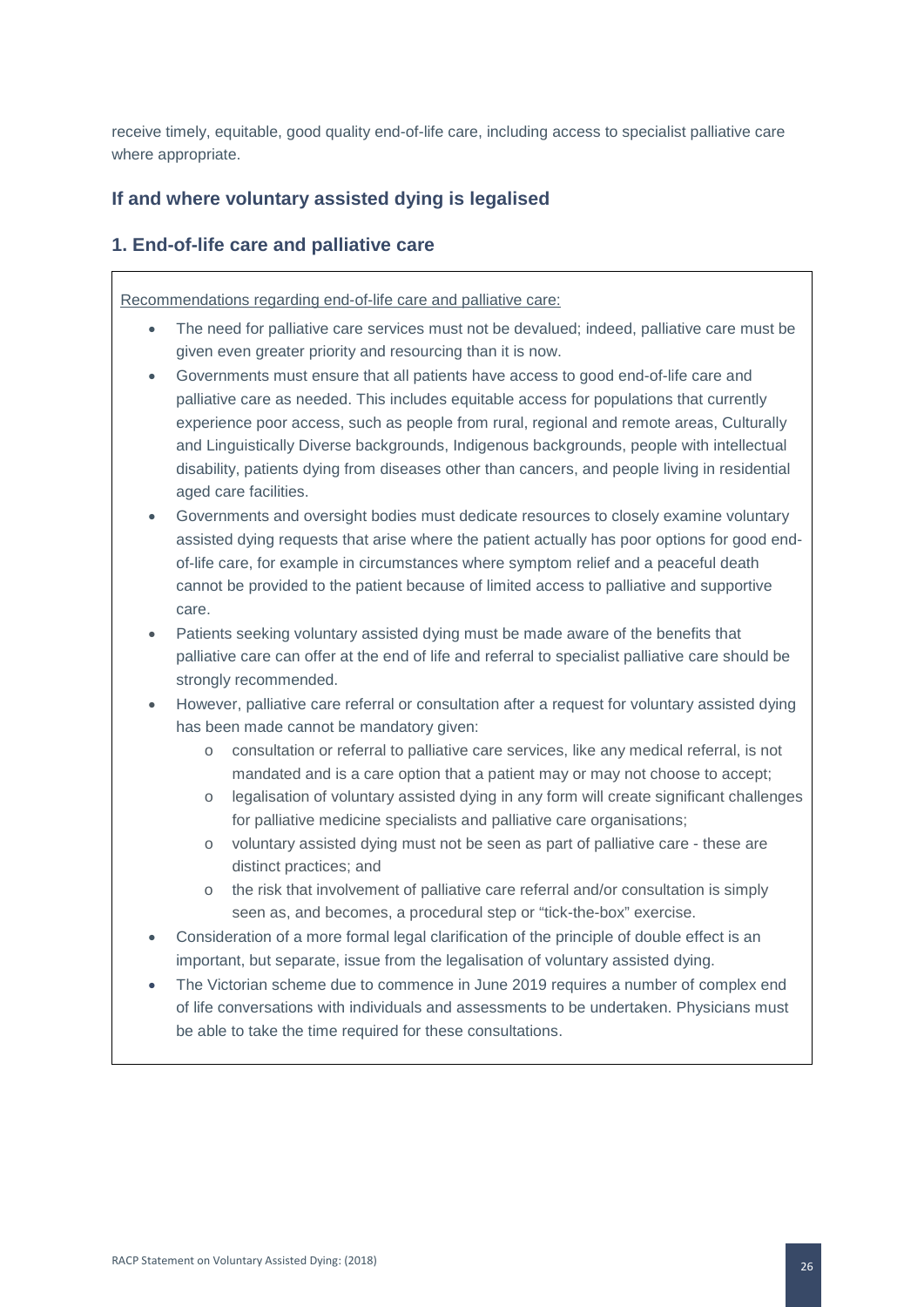### **2. Conscientious objection**

In general, where objections of conscience have arisen in medical practice in Australia and New Zealand, clinicians have accepted they should refer patients to another practitioner. However, for some physicians the moral impact of referring a request for voluntary assisted dying to a willing practitioner may be felt deeply. The RACP holds that physicians should not be forced to refer, but neither should they hinder patients from accessing such services.

Conscientious objection affects not only the medical practitioner but the multidisciplinary team treating the patient. Conscientious objection may also occur for other non-medical individuals within multidisciplinary teams or at an institutional level.

Conscientious objection may present issues in certain settings, for example amongst inpatients of an objecting hospital or hospice, those who are unable to go to another clinic, practitioners who would perform voluntary assisted dying but are not accredited at a given site, and patients living in rural areas serviced only by an objecting practitioner(s).

Protections should be available for participating or objecting practitioners who do not wish to be identified. Some practitioners might encounter stigma, victimisation, harassment and other issues relating to the perception by patients, families, colleagues and the broader community, if a public register of practitioners were to be mandated. A practitioner may not want to be identified because they are concerned that patients will not come to see them if they are known to be participating in voluntary assisted dying. Conversely, a patient may refuse to see a doctor if they choose not to participate. This could compromise timely assessment and care in a geographical area where there are limited doctors to see.

It should also be recognised that some practitioners may be willing to participate in voluntary assisted dying for eligible patients in restricted ways, e.g. in a limited range of cases, or in only providing a second opinion.

#### Recommendations regarding conscientious objection:

- Physicians should not be forced to refer, but neither should they hinder patients from accessing such services.
- A central information source on the scheme should be available to assist patient access.
- Should a register of practitioners be developed, protections should be available for both participating and objecting practitioners who do not wish to be identified for reasons of harassment and stigma.
- Provision could be made for practitioners who are willing to participate in restricted ways, e.g. in a limited range of cases, or in only providing a second opinion.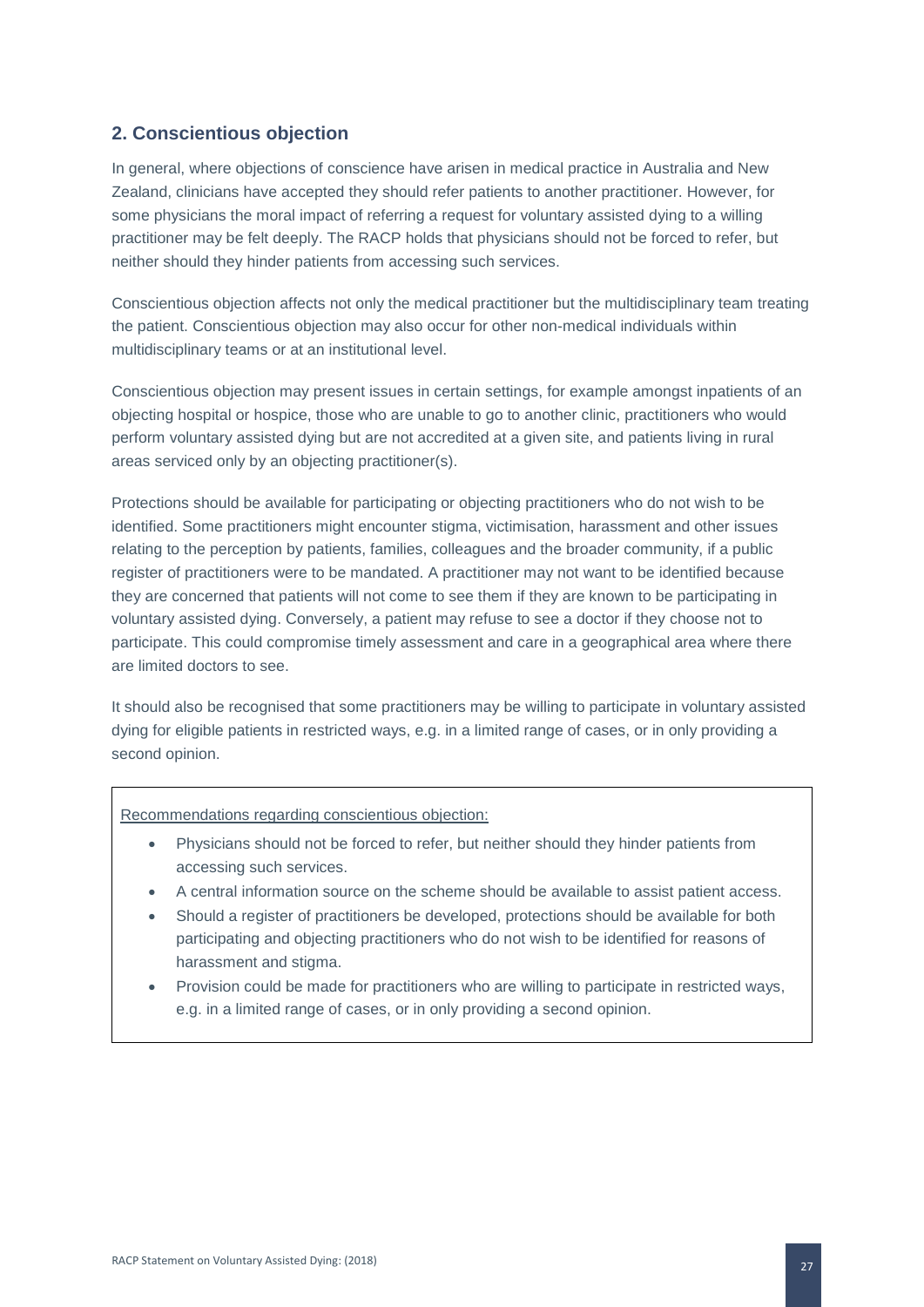### **3. Consent and potential coercion**

Coercion of patients will be difficult to safeguard against completely. A significant proportion of the terminally ill and elderly are estimated to experience some form of self-perceived burden. (125) Coercion may also arise where individuals with poor access to good end-of-life care may choose voluntary assisted dying even though symptom relief and a peaceful death could have been provided if they had had appropriate access to end-of-life care.

Recommendations regarding consent and coercion:

- Consideration must be given to enabling the exchange of information in formats accessible to the patient such as in the patient's preferred language, via sign language, interpreters, or orally.
- Legislative and regulatory measures must reflect the legitimate concerns that exist around protection of vulnerable individuals or groups, especially where discussions may not be perceived to have been fully transparent.
- Data must be collected, monitored and reported in a manner that can pinpoint abuse at an individual and population level.
- Avenues to report and investigate suspected coercion must be built into any scheme including via coronial review.

### **4. Conflict and bereavement support**

Adequate family support, counselling and conflict mediation services will be required in the event of legalisation. Frameworks for voluntary assisted dying are based on the culture-specific concept of individual autonomy and do not generally acknowledge that end-of-life decisions are not made in a vacuum.

The role, and the effect on family, carers and other loved ones are important considerations. What support systems will be provided for individuals, families and health professionals who may be involved, and who may suffer personal trauma or other harm as a result of this involvement, regardless of whether or not the patient ultimately proceeds with a medically assisted death?

This must be dealt with in any proposed framework. The impact of conflict and bereavement can be considerable, as can the stress on individual doctors receiving requests on a regular basis and at varying levels of involvement. Doctors may, for example, face pressure from patients who are deemed not to meet the criteria for access. Patients may also face pressure or coercion from family members or carers.

Voluntary assisted dying may also lead to enduring conflict and complex grief for remaining family members, carers and health professionals. Physicians may be placed in very difficult situations when an individual wishes this but family members or other health professionals disagree with their decision, and the family may blame the physician if it goes ahead. Evidence shows that many doctors who have participated in voluntary assisted dying experience emotional distress.(29, 126) If a proposal is legalised, there is a clear need for education, support and guidance for bereaved family members and health professionals.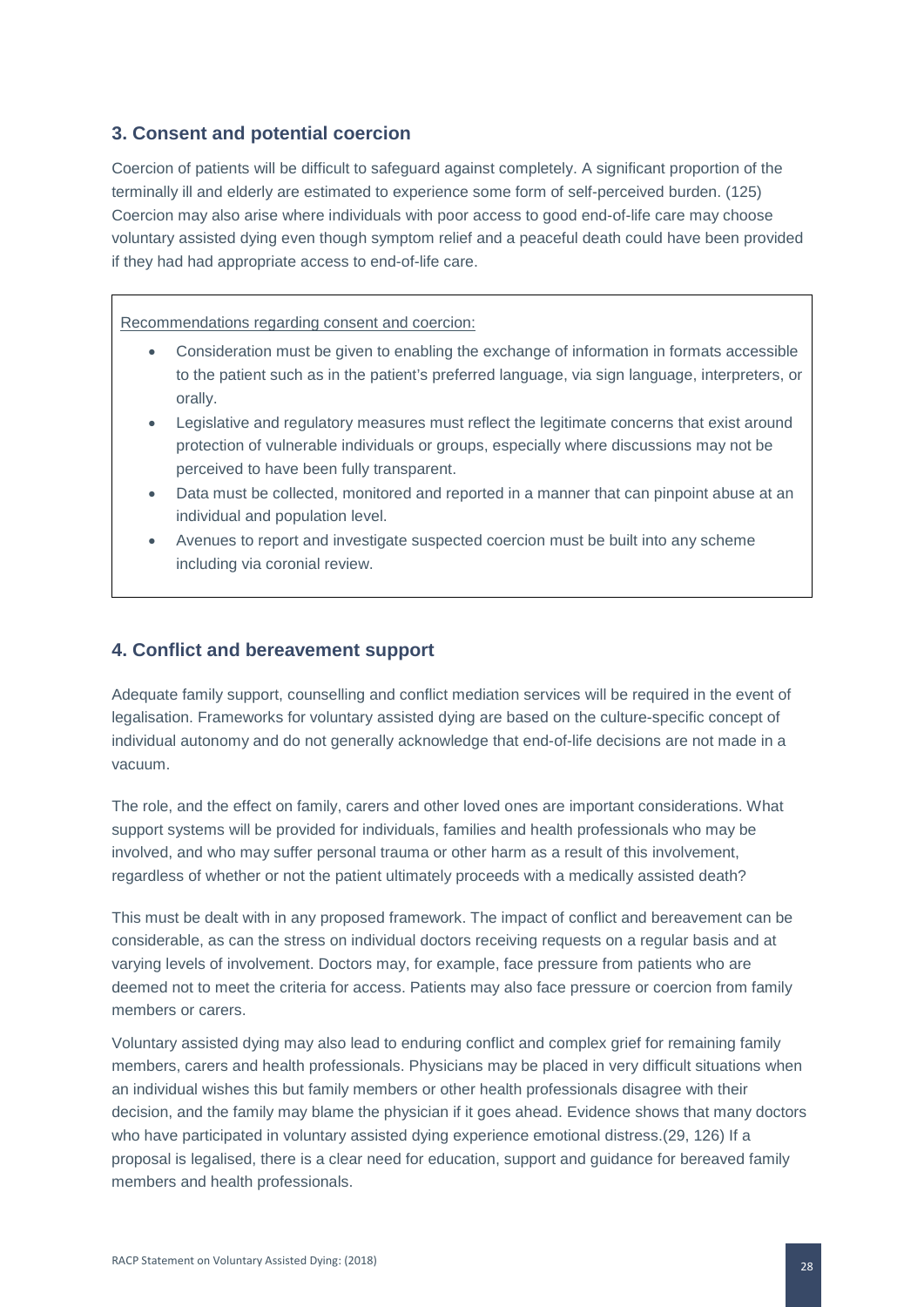Recommendations regarding conflict and bereavement support:

- Time for family/carer conferencing must be available to patients and health professionals to acknowledge the impact on families and to enable family/carer participation and response.
- Support systems must be provided for individuals, families and health professionals who may be involved and who may suffer emotional distress, personal trauma or other harm as a result of this involvement, regardless of whether or not the patient ultimately proceeds with a medically assisted death.
- Adequate funding will be required for such family support, counselling and conflict mediation services.

### **5. Domains of expertise and training required of participating practitioners**

Participating practitioners would also have to be properly skilled in a number of domains and would have to be qualified in the diagnosis and prognosis of the specific medical condition(s) presenting in each person requesting assistance in dying. Proposals could consider setting out the domains of expertise required to provide voluntary assisted dying, rather than restricting it to a particular profession or qualification level, which could create barriers to access or lead to an inexperienced medical practitioner confirming a request.

For example, a neurologist who specialises in stroke care, and holds qualifications in neurology may still not have sufficient experience of motor neurone disease management to be able to discuss prognosis in detail or answer questions about artificial ventilation. This would need to be balanced against the access issues that arise in regional and remote areas when patients are too sick to travel. These situations would require detailed consideration around how assessment could be done by someone suitably skilled.

Genuine engagement with the person must be a feature of any proposal to reduce the risk of "doctorshopping" and multiple cursory assessments being undertaken by a small number of practitioners. There is a need for assessment to be underpinned by a genuine and enduring relationship with the person. This is an important safeguard to avoid reliance on potentially simplistic assessments/reviews of paper documentation. Whilst the RACP has been made aware of recommendations for a specifically trained occupational group/practitioners as an alternative approach, this concept has not been further developed during preparation of this Statement.

Recommendations regarding expertise and training in the event of change to current law:

- Upholding the trust society places in the medical profession is of key importance.
- Participants must practise with the appropriate level of training, skill and experience, within systems of collegial accountability.
- Assessment of the requesting person must be underpinned by:
	- o a genuine and enduring relationship with the participating practitioner;
	- o a sufficient understanding of the patient's preferences and values; and
	- o an informed understanding of the diagnosis and prognosis of the person's medical condition. (127)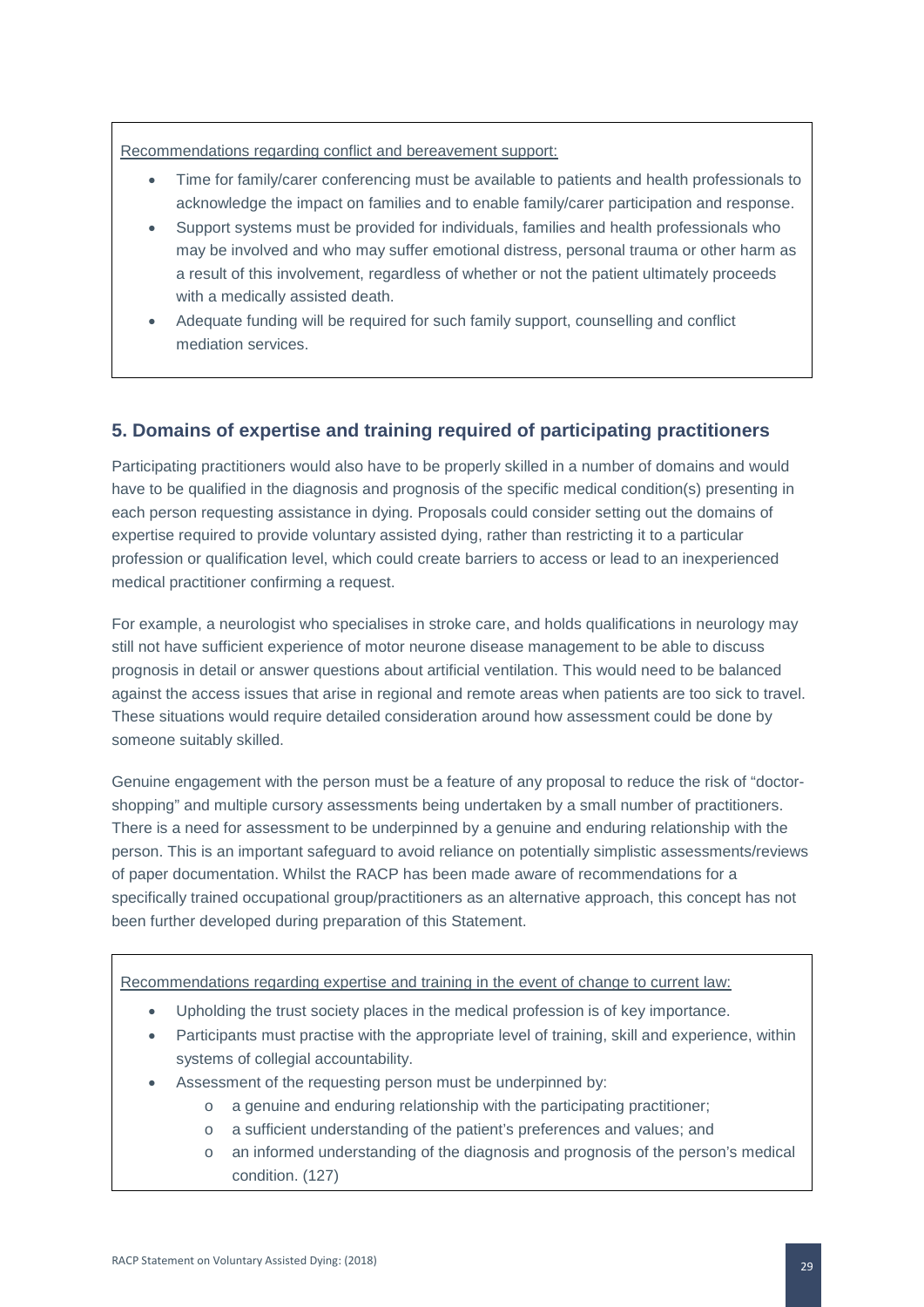- Policymakers must safeguard against simplistic assessments/reviews of paper documentation, "doctor shopping", inexperienced practitioners confirming requests and cursory assessments being undertaken by a small number of practitioners.
- Training, including clinical supervision where appropriate, must be adequately funded and available for those practitioners interested and/or willing to participate, particularly in relation to:
	- o the law and its implementation;
	- o communicating options at the end of life;
	- o the psychodynamic issues that may be involved in making and receiving requests;
	- o defining end-of-life and estimating life expectancy;
	- o exploring the reasons for a request;
	- o assessment of mental state and capacity in the context of end-of-life care;
	- o defining 'suffering to the person that cannot be relieved in a manner that the person considers tolerable'; and
	- o potential impact on already complex care.

This training must be available to all physicians, including Trainees who may be asked to explore patient requests, even though legislation in Victoria does not permit them to provide voluntary assisted dying.

- The requirement for assessment to be done by someone suitably skilled would need to be balanced against the equitable access issues that arise in regional and remote areas when patients are too sick to travel.
- To ensure legal clarity, clear and consistent guidance will need to be developed by relevant authorities in consultation with the medical profession and other relevant health professions on a range of practical issues, for example around attendance by a treating practitioner and their obligations in the event the lethal dose is not effective.
- Prudent prescribing and storage principles apply as much as ever; participating practitioners must understand and communicate the possible outcomes and harms for medications. In the case of intentionally lethal doses of medicines, this would include the possibility that they are used otherwise than as intended, do not work and may cause unwanted symptoms.

### **6. Reporting and evidence-based practice**

A major practical role for involved physicians will be the capture of information around the quality, performance and outcome of activities that result from legalisation. It is imperative that robust and accurate records are kept both at the micro and macro levels and as part of the medical record. Reporting must be undertaken directly to a monitoring body to track trends, patient motivations etc. For example, there could be a specific reportable form filled out and sent to a monitoring body for review.

Instances of voluntary assisted dying must be reported to enable audit of the scheme. It is acknowledged there may be stigma felt by individuals in knowing that voluntary assisted dying may be listed as the cause of death on the death certificate. Even so, there is overriding public interest in having this information available in a de-identified manner. Enabling both the immediate and underlying causes of death to be listed and reported should be considered. Cause of death data must remain completely accurate for future planning of medical care. The cause of death must not only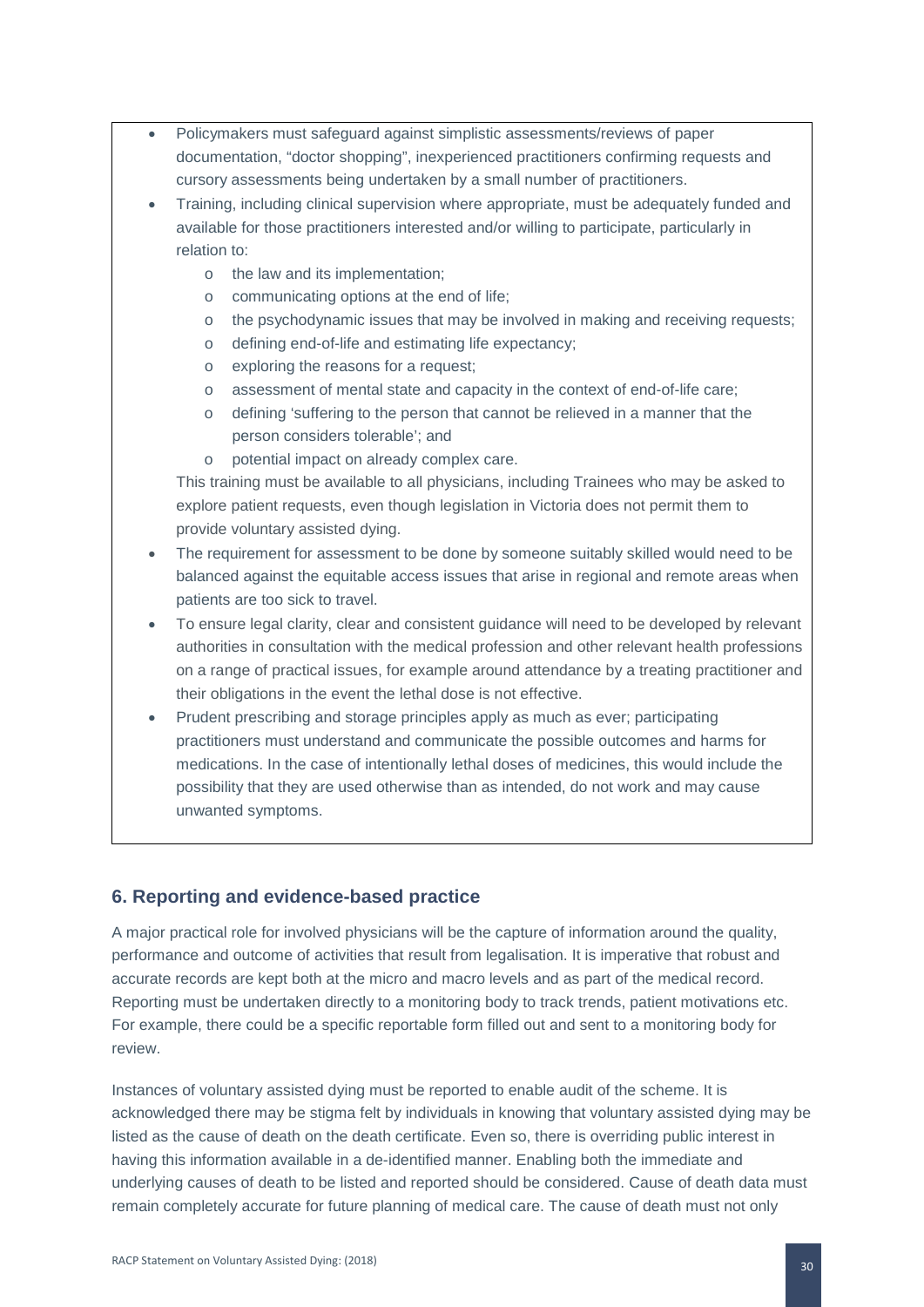include the terminal illness that made the patient eligible, but also that a substance was taken to provide active assistance to the patient in dying.

All records in connection with a voluntary assisted death should be provided to a central body for transparent monitoring and to enable important research on areas such as uptake, the reasons for requests and requests amongst vulnerable groups. There should be a two-stage process, which includes recording all requests, requests which are declined and patients who change their mind following a request.

At a minimum, a central database of all who have requested and been approved to access voluntary assisted dying and a research programme that reports the outcomes of the new legislation over time will be necessary to track uptake and outcomes. Accurate and explainable records of all deaths that occur due to voluntary assisted dying should be maintained. Patient-level reporting processes for pharmacovigilance must also be built into any proposed scheme.

Monitoring should cover a range of areas including reasons for requests, conscientious objection, disposal of unused lethal medication and impact on suicide rates more generally.

As a minimum a parliamentary committee should scrutinise the data collected and the operation of the legislation. This might lead to amendment or further public consultation. If the introduction of voluntary assisted dying is found to have negative or unintended effects, there must be a mechanism to review or even withdraw legislation and to examine and manage problems arising in practice, unforeseen or otherwise.

Recommendations regarding reporting and evidence-based practice:

- A central database of all who have requested and been declined or approved to access voluntary assisted dying and a research programme that transparently reports the uptake and outcomes of the new legislation over time will be necessary. Areas of key interest include the reasons for requests, patient demographics, requests amongst vulnerable groups, impact on suicide rates, the disposal of unused lethal medication and patient -level reporting processes for pharmacovigilance purposes.
- Review of each individual case by a competent judicial officer (e.g. coroner) may be required to ensure that the legislation has been complied with (parallel to the current system of checks regarding deaths in medical care).
- A parliamentary committee must scrutinise the data collected and the operation of the legislation with the potential for its review, amendment, further public consultation or withdrawal.
- For future planning of medical care, cause of death data must remain completely accurate by specifying the terminal illness that made the patient eligible and that a substance was taken to provide voluntary assisted dying.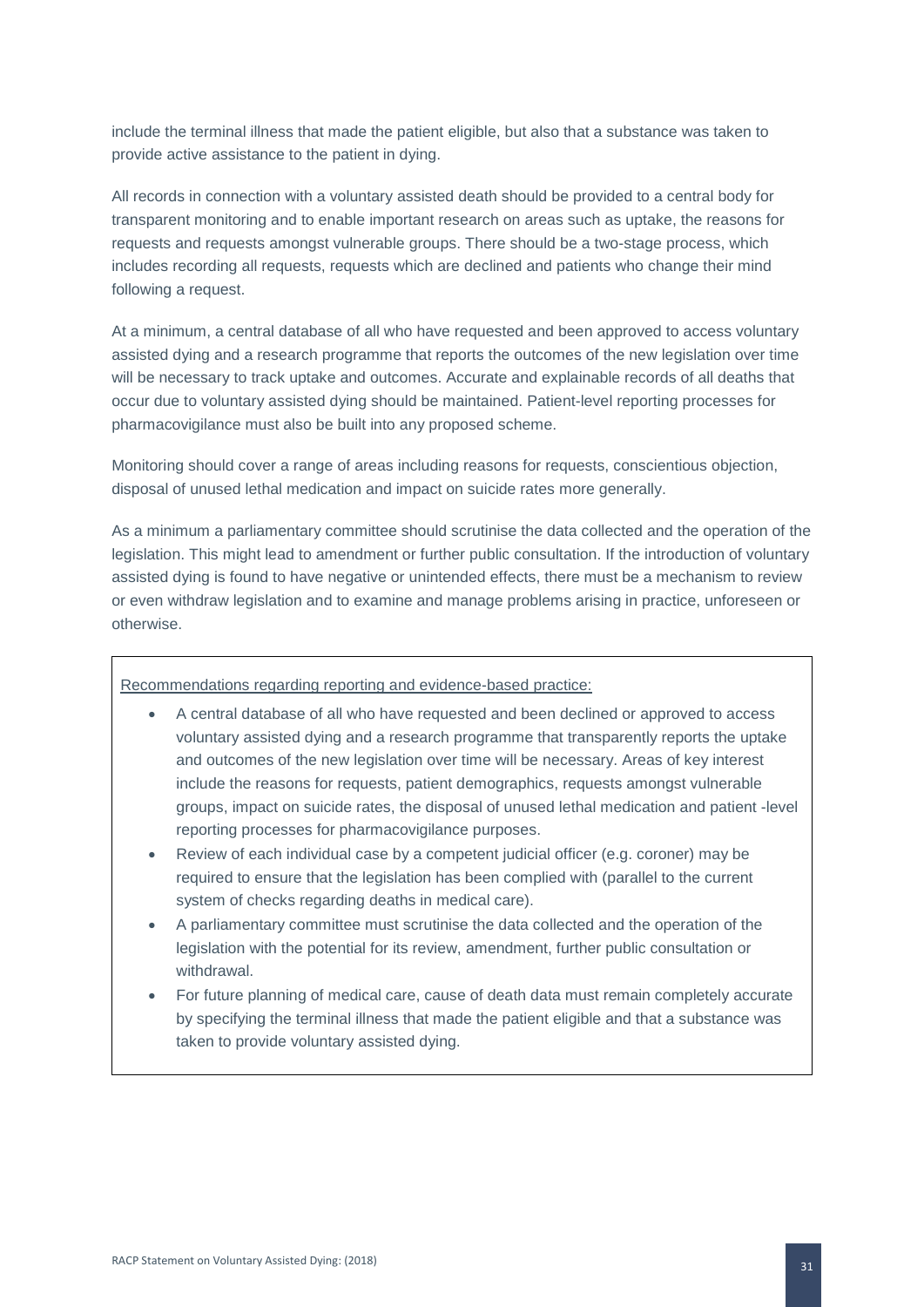## <span id="page-32-0"></span>**References**

1. The Australian and New Zealand Society for Palliative Medicine. Position Statement on the Practice of Euthanasia and Assisted Suicide. 2017.

2. Radbruch L, Carlo L, Bahr P, Müller-Busch C, Ellershaw J, de Conno F, et al. Euthanasia and physician-assisted suicide: A white paper from the European Association for Palliative Care. Palliative Medicine. 2016;30(2):104.

3. De Lima L, Woodruff R, Pettus K, Downing J, Buitrago R, Munyoro E, et al. International Association for Hospice and Palliative Care Position Statement: Euthanasia and Physician-Assisted Suicide. Journal of Palliative Medicine. 2017;20(1):8-14.

4. Australian and New Zealand Society for Geriatric Medicine. Euthanasia, Physician-Assisted Suicide and End of Life Care Position Statement. 2014.

5. Australian Commission on Safety and Quality in Health Care (ACSQHC). National Consensus Statement: essential elements for safe and high-quality end-of-life care. Sydney, New South Wales, Australia: ACSQHC; 2015.

6. Palliative Care Subcommittee of the NZ Cancer Treatment Working Party. New Zealand Palliative Care: A Working Definition. In: Ministry of Health, editor. Wellington, New Zealand2007.

7. Ashby M. Of Life and Death: The Canadian and Australian Senates on Palliative Care and Euthanasia. Journal of Law and Medicine. 1997;5:40-51.

8. Ashby M. Death causation in palliative medicine. In: Freckelton I. MD, editor. Causation in law and medicine. Dartmouth: Ashgate; 2002.

9. Hunt R. Intention, the law, and clinical decision-making in terminal care. The Medical Journal of Australia. 2001;175(10):516.

10. Thomson CJH. '… (D)eath, a necessary end, will come when it will come', (William Shakespeare, Julius Caesar, act 2, scene 2.). Intern Med J. 2011;41(6):439-40.

11. White BP, Willmott L, Ashby M. Palliative care, double effect and the law in Australia. Intern Med J. 2011;41(6):485-92.

12. Sykes N, Thorns A. Sedative use in the last week of life and the implications for endof-life decision-making. Arch Intern Med. 2003;163(3):341-4.

13. Sykes N, Thorns A. The use of opioids and sedatives at the end of life. Lancet Oncol. 2003;4(5):312-8.

14. Good PD, Ravenscroft PJ, Cavenagh J. Effects of opioids and sedatives on survival in an Australian inpatient palliative care population. Intern Med J. 2005;35(9):512-7.

15. Philp MR, Poolman M, Martin NP, Makin MK. Opioid use in the last days of life: what is good practice? European Journal of Palliative Care. 2009;16(3):110-5.

16. George R, Regnard C. Lethal opioids or dangerous prescribers? Palliat Med. 2007;21(2):77-80.

17. Beller EM, van Driel ML, McGregor L, Truong S, Mitchell G. Palliative pharmacological sedation for terminally ill adults. Cochrane Database Syst Rev. 2015;1:Cd010206.

18. Clark D. 'Total pain', disciplinary power and the body in the work of Cicely Saunders, 1958-1967. Soc Sci Med. 1999;49(6):727-36.

19. World Medical Association. WMA Declaration on Euthanasia 1987 [updated 2015. Available from:<https://www.wma.net/policies-post/wma-declaration-on-euthanasia/>

20. Australian Medical Association. Position Statement on Euthanasia and Physician Assisted Suicide 2016 2016 [Available from:

[https://ama.com.au/system/tdf/documents/AMA%20Position%20Statement%20on%20Eutha](https://ama.com.au/system/tdf/documents/AMA%20Position%20Statement%20on%20Euthanasia%20and%20Physician%20Assisted%20Suicide%202016.pdf?file=1&type=node&id=45402) [nasia%20and%20Physician%20Assisted%20Suicide%202016.pdf?file=1&type=node&id=45](https://ama.com.au/system/tdf/documents/AMA%20Position%20Statement%20on%20Euthanasia%20and%20Physician%20Assisted%20Suicide%202016.pdf?file=1&type=node&id=45402) [402.](https://ama.com.au/system/tdf/documents/AMA%20Position%20Statement%20on%20Euthanasia%20and%20Physician%20Assisted%20Suicide%202016.pdf?file=1&type=node&id=45402)

21. Rembert A. Teaching about Values: Remaining Neutral vs. Advocating One's Own View. Peabody Journal of Education. 1976;53(2):71-5.

22. Roy DJ. Euthanasia and withholding treatment. In: al. De, editor. Oxford Textbook of Palliative Care. 3rd Edition ed: Oxford University Press; 2005. p. 84-9.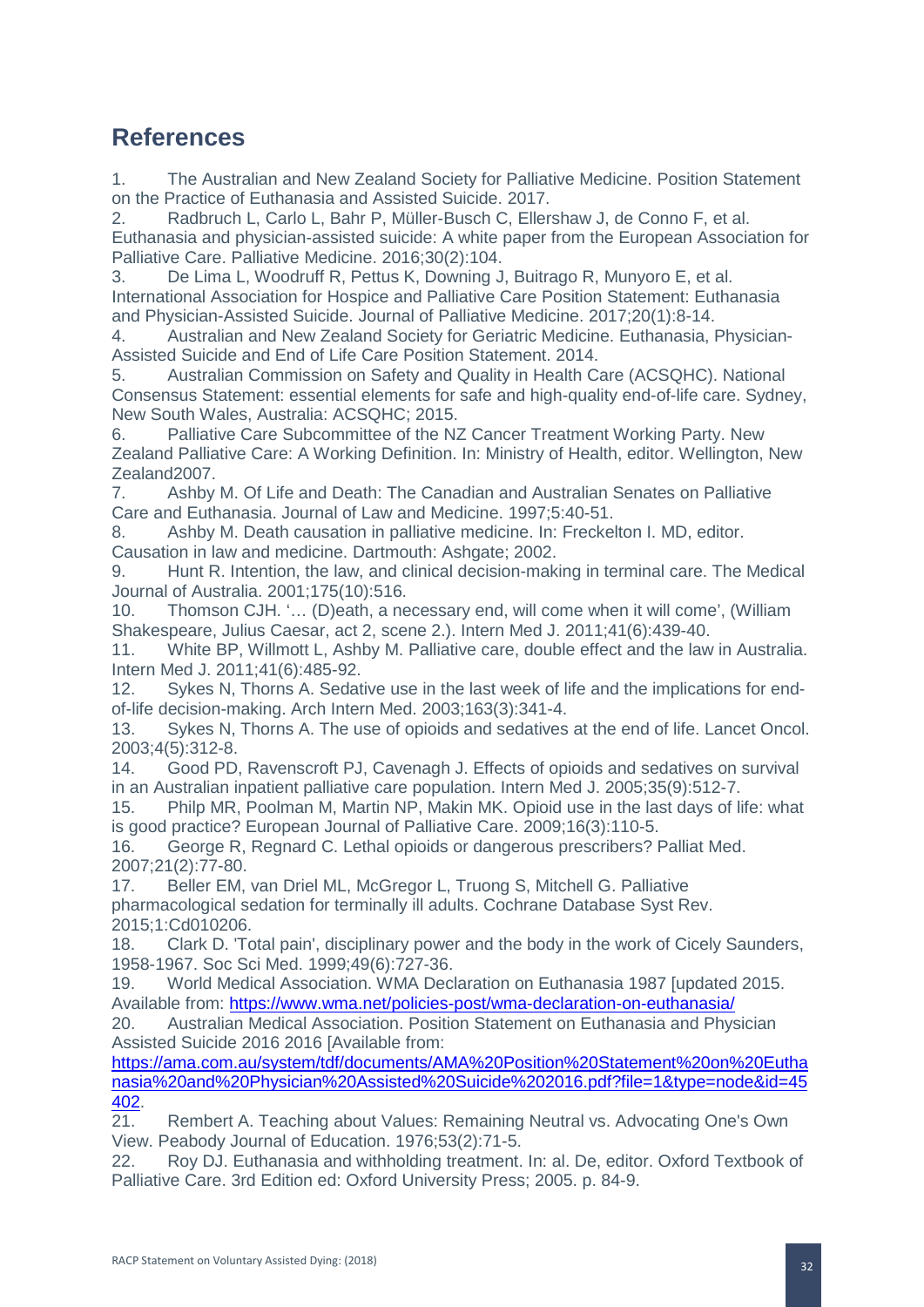23. Woodruff R. Euthanasia and Physician Assisted Suicide – Are they clinically necessary? : International Association for Hospice and Palliative Care; 1999 [Available from: [https://hospicecare.com/resources/ethical-issues/essays-and-articles-on-ethics-in-palliative](https://hospicecare.com/resources/ethical-issues/essays-and-articles-on-ethics-in-palliative-care/euthanasia-and-physician-assisted-suicide-are-they-clinically-necessary)[care/euthanasia-and-physician-assisted-suicide-are-they-clinically-necessary.](https://hospicecare.com/resources/ethical-issues/essays-and-articles-on-ethics-in-palliative-care/euthanasia-and-physician-assisted-suicide-are-they-clinically-necessary)

24. Materstvedt LJ. The Euthanasia Debate Palliative care on the 'slippery slope' towards euthanasia? Palliative Medicine. 2003;17(5):387-92.

25. Somerville M. Euthanasia: Is legalizing it a good idea? Australian Dialogues. 2011.

26. Schuklenk U, van Delden JJ, Downie J, McLean SA, Upshur R, Weinstock D. End-oflife decision-making in Canada: the report by the Royal Society of Canada expert panel on end-of-life decision-making. Bioethics. 2011;25 Suppl 1:1-73.

27. Foley K, Hendin, H. Eds. The case against Assisted Suicide – for the right to End-of-Life Care. Baltimore and London: John Hopkins University Press; 2002.

28. Quill TE, Battin, M.P. Eds. Physician Assisted Dying – The case for palliative care and patient choice. Baltimore and London: John Hopkins University Press; 2004.

29. Emanuel EJ, Onwuteaka-Philipsen BD, Urwin JW, Cohen J. Attitudes and Practices of Euthanasia and Physician-Assisted Suicide in the United States, Canada, and Europe. Jama. 2016;316(1):79-90.

30. Karlsson M, Milberg A, Strang P. Dying cancer patients' own opinions on euthanasia: an expression of autonomy? A qualitative study. Palliat Med. 2012;26(1):34-42.

31. Terry W, Olson LG, Wilss L, Boulton-Lewis G. Experience of dying: concerns of dying patients and of carers. Intern Med J. 2006;36(6):338-46.

32. Wilson KG, Chochinov HM, McPherson CJ, Skirko MG, Allard P, Chary S, et al. Desire for euthanasia or physician-assisted suicide in palliative cancer care. Health Psychol. 2007;26(3):314-23.

33. Sullivan MD. The desire for death arises from an intolerable future rather than an intolerable present. General Hospital Psychiatry.27(4):256-7.

34. Dees MK, Vernooij-Dassen MJ, Dekkers WJ, Vissers KC, van Weel C. 'Unbearable suffering': a qualitative study on the perspectives of patients who request assistance in dying. J Med Ethics. 2011;37(12):727-34.

35. Dees M, Vernooij-Dassen M, Dekkers W, van Weel C. Unbearable suffering of patients with a request for euthanasia or physician-assisted suicide: an integrative review. Psychooncology. 2010;19(4):339-52.

36. Kuhse H, Singer P, Baume P, Clark M, Rickard M. End-of-life decisions in Australian medical practice. Med J Aust. 1997;166(4):191-6.

37. Deliens L, Mortier F, Bilsen J, Cosyns M, Vander Stichele R, Vanoverloop J, et al. End-of-life decisions in medical practice in Flanders, Belgium: a nationwide survey. Lancet. 2000;356(9244):1806-11.

38. Meier DE, Emmons CA, Wallenstein S, Quill T, Morrison RS, Cassel CK. A national survey of physician-assisted suicide and euthanasia in the United States. N Engl J Med. 1998;338(17):1193-201.

39. van der Maas PJ, van der Wal G, Haverkate I, de Graaff CL, Kester JG, Onwuteaka-Philipsen BD, et al. Euthanasia, physician-assisted suicide, and other medical practices involving the end of life in the Netherlands, 1990-1995. N Engl J Med. 1996;335(22):1699- 705.

40. Asch DA. The role of critical care nurses in euthanasia and assisted suicide. N Engl J Med. 1996;334(21):1374-9.

41. Nuccetelli S, Seay G. Relieving pain and foreseeing death: a paradox about accountability and blame. J Law Med Ethics. 2000;28(1):19-25, 2.

42. Cohen L, Ganzini L, Mitchell C, Arons S, Goy E, Cleary J. Accusations of murder and euthanasia in end-of-life care. J Palliat Med. 2005;8(6):1096-104.

43. Douglas C. End-of-Life Decisions and Moral Psychology: Killing, Letting Die,

Intention and Foresight. Journal of Bioethical Inquiry. 2009;6(3):337-47.

44. Sulmasy DP. Commentary: Double effect—Intention is the solution, not the problem. The Journal of Law, Medicine & Ethics. 2000;28(1):26-9.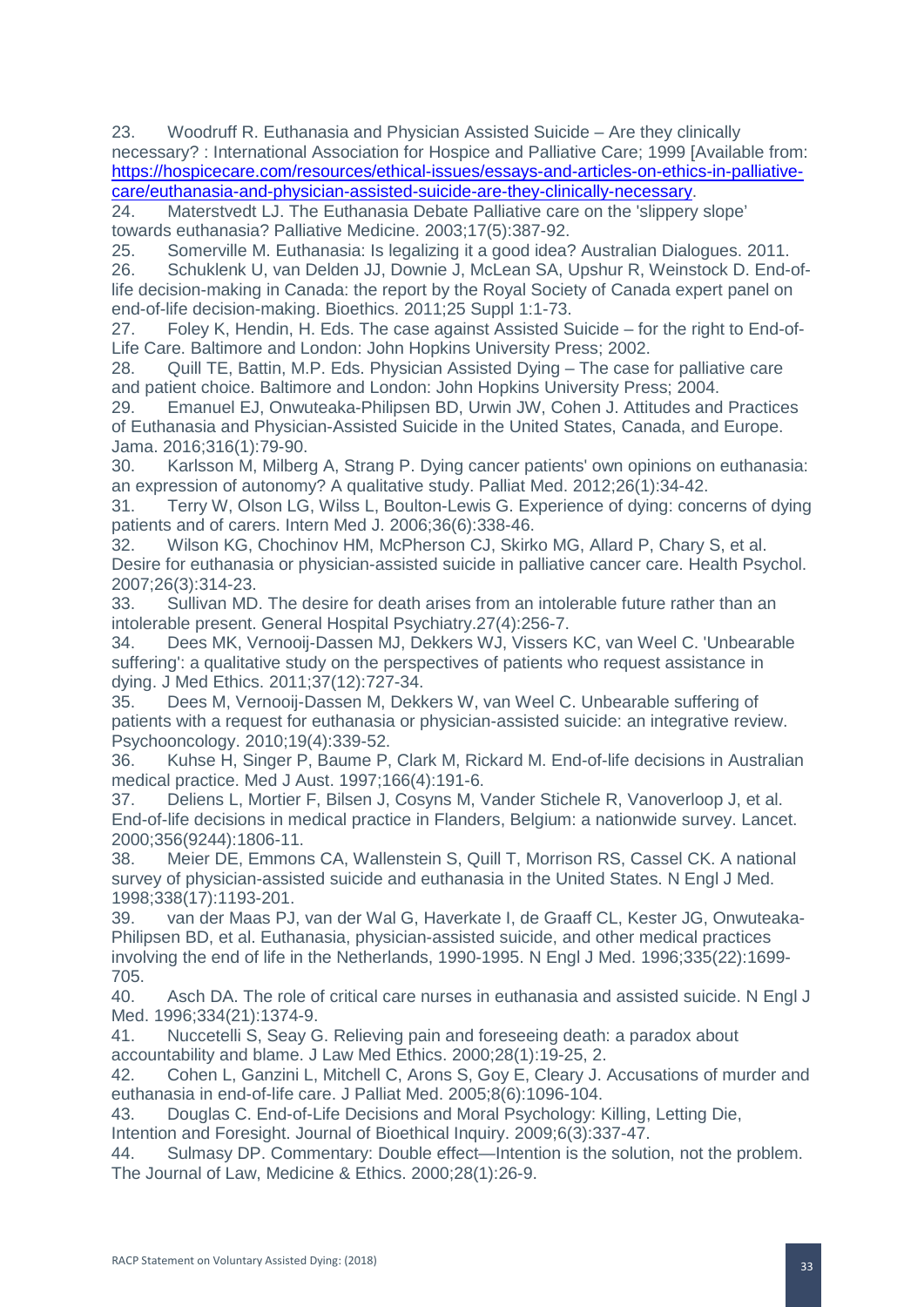45. Cohen J, Marcoux I, Bilsen J, Deboosere P, van der Wal G, Deliens L. European public acceptance of euthanasia: socio-demographic and cultural factors associated with the acceptance of euthanasia in 33 European countries. Soc Sci Med. 2006;63(3):743-56.

46. Smith B. Cradled between heaven and earth. A reply to my patient's family: why I couldn't offer active euthanasia when you asked for it. J Palliat Care. 2009;25(4):294-6.

47. Hall M, Trachtenberg F, Dugan E. The impact on patient trust of legalising physician aid in dying. J Med Ethics. 2005;31(12):693-7.

48. van Delden JJ. Slippery slopes in flat countries--a response. J Med Ethics. 1999;25(1):22-4.

49. Pereira J. Legalizing euthanasia or assisted suicide: the illusion of safeguards and controls. Curr Oncol. 2011;18(2):e38-45.

50. Pollard BJ. Can euthanasia be safely legalized? Palliat Med. 2001;15(1):61-5.<br>51 Kellehear A The changing face of dving in Australia Med. LAust 2001:175(10)

Kellehear A. The changing face of dying in Australia. Med J Aust. 2001;175(10):508-10.

52. Magnusson RS. The Traditional Account of Ethics and Law at the End of Life—and its Discontents. Journal of Bioethical Inquiry. 2009;6(3):307-24.

53. Kirkey S. Take my name off the list, I can't do any more': Some doctors backing out of assisted death. National Post. 2017 26 February 2017.

54. Rothschild A. Oregon: does physician-assisted suicide work? J Law Med. 2004;12(2):217-25.

55. Oregon Public Health Division. Death with Dignity Act Portland, Oregon, USA: Oregon Health Authority; [Available from:

[https://public.health.oregon.gov/ProviderPartnerResources/EvaluationResearch/DeathwithDi](https://public.health.oregon.gov/ProviderPartnerResources/EvaluationResearch/DeathwithDignityAct/Pages/index.aspx) [gnityAct/Pages/index.aspx.](https://public.health.oregon.gov/ProviderPartnerResources/EvaluationResearch/DeathwithDignityAct/Pages/index.aspx)

56. Steinbrook R. Physician-assisted death--from Oregon to Washington State. N Engl J Med. 2008;359(24):2513-5.

57. Oregon Public Health Division Center for Health Statistics. Oregon Death With Dignity Act Annual Report 2016. In: Authority OH, editor. Portland, Oregon, USA2016. 58. Public Health Division CfHS. Oregon Death with Dignity Act 2017 Data Summary. 2018. p. 14.

59. Loggers ET, Starks H, Shannon-Dudley M, Back AL, Appelbaum FR, Stewart FM. Implementing a Death with Dignity program at a comprehensive cancer center. N Engl J Med. 2013;368(15):1417-24.

60. Starks H, Pearlman RA, Hsu C, Back AL, Gordon JR, Bharucha AJ. Why now? Timing and circumstances of hastened deaths. J Pain Symptom Manage. 2005;30(3):215-  $26.61$ 

61. Pearlman RA, Hsu C, Starks H, Back AL, Gordon JR, Bharucha AJ, et al. Motivations for physician-assisted suicide. J Gen Intern Med. 2005;20(3):234-9.

62. Hedberg K, Hopkins D, Leman R, Kohn M. The 10-year experience of Oregon's Death with Dignity Act: 1998-2007. J Clin Ethics. 2009;20(2):124-32.

63. Stevens KR. Concentration of Oregon's Assisted Suicide Prescriptions & Deaths from a Small Number of Prescribing Physicians: Physicians for Compassionate Care Educational Foundation; 18 March 2015 [Available from:

[http://www.pccef.org/resources/documents/ConcentrationofOregonsAssistedSuicideDeaths3](http://www.pccef.org/resources/documents/ConcentrationofOregonsAssistedSuicideDeaths3182015revision.pdf) [182015revision.pdf](http://www.pccef.org/resources/documents/ConcentrationofOregonsAssistedSuicideDeaths3182015revision.pdf)

64. Oregon Public Health Division Center for Health Statistics. Oregon Death With Dignity Act Annual Reports 1998-2016. In: Authority OH, editor. Portland, Oregon, USA2016. 65. Washington State Department of Health. Death with Dignity Act Washington, USA [Available from:

[http://www.doh.wa.gov/YouandYourFamily/IllnessandDisease/DeathwithDignityAct.](http://www.doh.wa.gov/YouandYourFamily/IllnessandDisease/DeathwithDignityAct)

66. Ganzini L, Goy ER, Dobscha SK. Prevalence of depression and anxiety in patients requesting physicians' aid in dying: cross sectional survey. BMJ. 2008;337:a1682.

67. Chambaere K, Vander Stichele R, Mortier F, Cohen J, Deliens L. Recent trends in euthanasia and other end-of-life practices in Belgium. N Engl J Med. 2015;372(12):1179-81.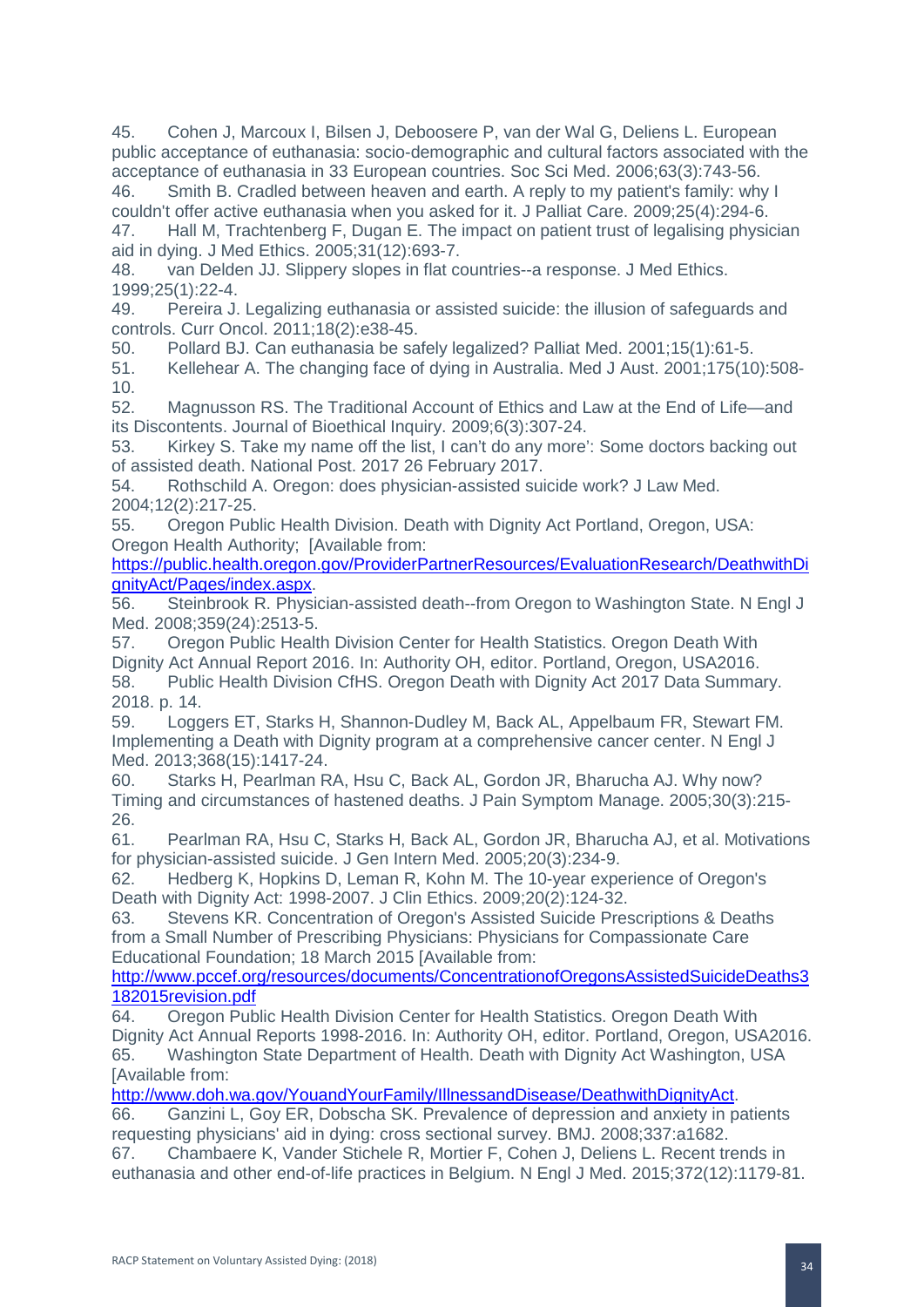68. Onwuteaka-Philipsen BD, Brinkman-Stoppelenburg A, Penning C, de Jong-Krul GJ, van Delden JJ, van der Heide A. Trends in end-of-life practices before and after the enactment of the euthanasia law in the Netherlands from 1990 to 2010: a repeated crosssectional survey. Lancet. 2012;380(9845):908-15.

69. Committee RER. Regional Euthanasia Review Committee Annual Report 2016 2017 April 2017.

70. Dierickx S, Deliens L, Cohen J, Chambaere K. Euthanasia in Belgium: trends in reported cases between 2003 and 2013. Cmaj. 2016;188(16):E407-e14.

71. Griffiths J, Weyers, H., Adams, M. Euthanasia and Law in Europe: Hart Publishing; 2008.

72. Keown J. The Law and Ethics of Medicine. Essays on the Inviolability of Human Life. : Oxford University Press; 2013.

73. Quill T, Miller, F. (eds). Palliative Care and Ethics: Oxford University Press; 2014. 74. Younger S, Arnold, R. (eds.) Oxford Handbook of Ethics at the End of Life: Oxford University Press; 2016.

75. Lerner BH, Caplan AL. Euthanasia in Belgium and the Netherlands: On a Slippery Slope? JAMA Intern Med. 2015;175(10):1640-1.

76. Torjesen I. More people opt to use assisted dying laws for greater variety of reasons. BMJ. 2015;351:h4332.

77. Ruijs CD, Kerkhof AJ, van der Wal G, Onwuteaka-Philipsen BD. Depression and explicit requests for euthanasia in end-of-life cancer patients in primary care in the Netherlands: a longitudinal, prospective study. Fam Pract. 2011;28(4):393-9.

78. Maessen M, Veldink JH, Onwuteaka-Philipsen BD, de Vries JM, Wokke JH, van der Wal G, et al. Trends and determinants of end-of-life practices in ALS in the Netherlands. Neurology. 2009;73(12):954-61.

79. Groenewoud JH, van der Heide A, Onwuteaka-Philipsen BD, Willems DL, van der Maas PJ, van der Wal G. Clinical problems with the performance of euthanasia and physician-assisted suicide in The Netherlands. N Engl J Med. 2000;342(8):551-6. 80. British Broadcasting Corporation. Belgium's parliament votes through child euthanasia. 2014 13 February 2014.

81. Cohen J. End-of-Life decisions and place of death in Belgium and Europe. Brussels: Vrije University; 2007.

82. Siegel AM, Sisti DA, Caplan AL. Pediatric euthanasia in Belgium: disturbing developments. Jama. 2014;311(19):1963-4.

83. Kim SY, De Vries RG, Peteet JR. Euthanasia and Assisted Suicide of Patients With Psychiatric Disorders in the Netherlands 2011 to 2014. JAMA Psychiatry. 2016;73(4):362-8.

84. Thienpont L, Verhofstadt M, Van Loon T, Distelmans W, Audenaert K, De Deyn PP. Euthanasia requests, procedures and outcomes for 100 Belgian patients suffering from psychiatric disorders: a retrospective, descriptive study. BMJ Open. 2015;5(7).

85. Chambaere K, Centeno C, Hernández EA, MSRTP YVW, Guillén-Grima F, Deliens L, et al. Palliative care development in countries with a euthanasia law. Report for the Commission on assisted dying briefing papers European Association of Palliative Care. 2011.

86. Battin MP, van der Heide A, Ganzini L, van der Wal G, Onwuteaka-Philipsen BD. Legal physician-assisted dying in Oregon and the Netherlands: evidence concerning the impact on patients in "vulnerable" groups. J Med Ethics. 2007;33(10):591-7.

87. Chambaere K. Euthanasia before and after its legalization in Belgium and the Netherlands. Workshop: Euthanasia and palliative care Experiences and lessons to be learned from Belgium and the Netherlands; End of Life Care Research Group, Department of Medical Sociology, Faculty of Medicine and Pharmacy, Vrije University Brussels.

88. van der Heide A, Deliens L, Faisst K, Nilstun T, Norup M, Paci E, et al. End-of-life decision-making in six European countries: descriptive study. Lancet. 2003;362(9381):345- 50.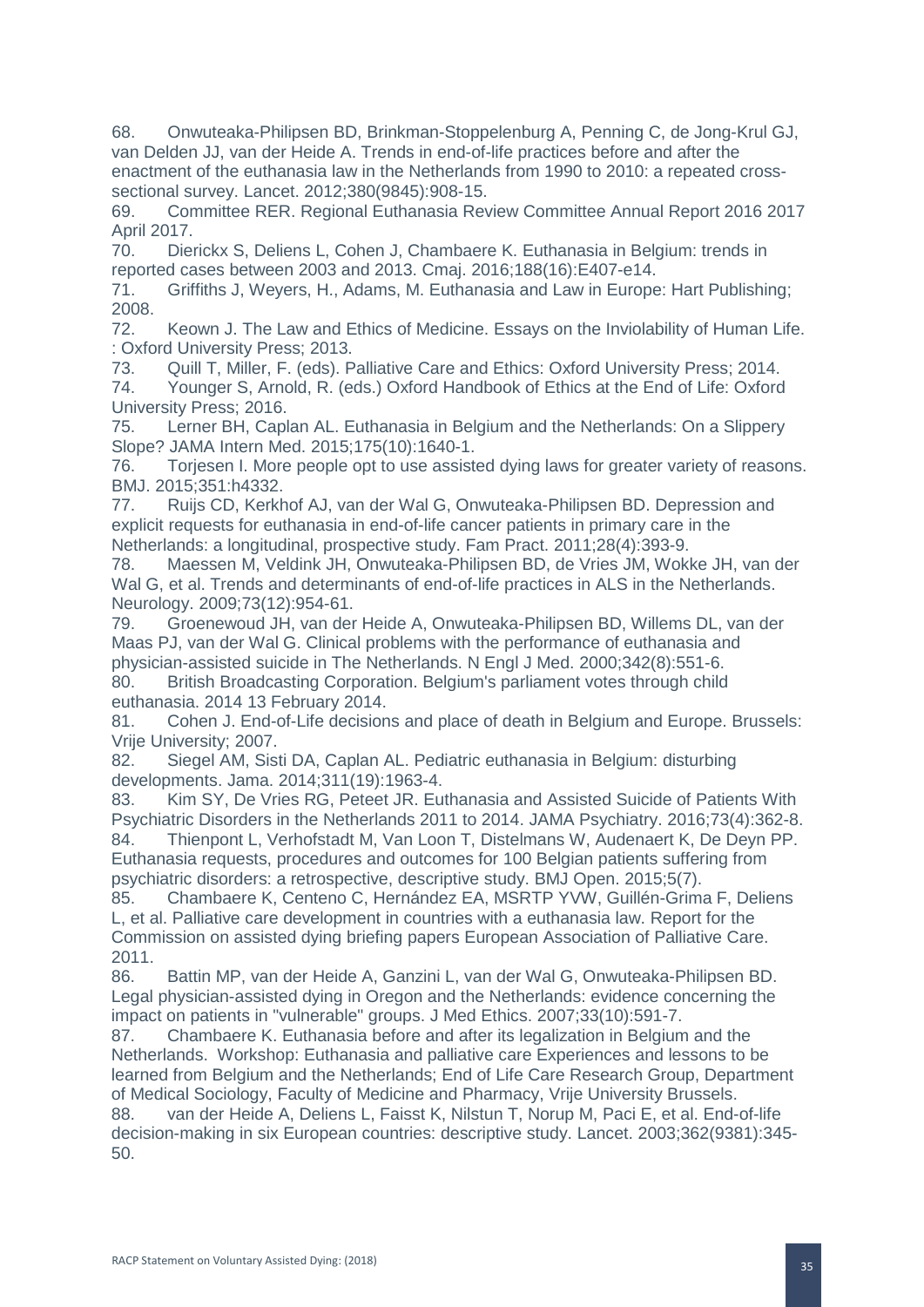89. Emanuel EJ, Fairclough DL, Daniels ER, Clarridge BR. Euthanasia and physicianassisted suicide: attitudes and experiences of oncology patients, oncologists, and the public. Lancet. 1996;347(9018):1805-10.

90. Cartwright CM, Williams GM, Parker MH, Steinberg MA. Does being against euthanasia legislation equate to being anti-euthanasia? Intern Med J. 2006;36(4):256-9. 91. Steinberg MA, Najman JM, Cartwright CM, MacDonald SM, Williams GM. End-of-life decision-making: community and medical practitioners' perspectives. Med J Aust. 1997;166(3):131-5.

92. Steinberg M, Cartwright C, Williams G, Robinson G, Tyler W. Survey of approval of Australia's Northern Territory Rights of the Terminally Ill Act (1995). Lancet. 1997;349(9051):577.

93. Breitbart W, Rosenfeld BD, Passik SD. Interest in physician-assisted suicide among ambulatory HIV-infected patients. Am J Psychiatry. 1996;153(2):238-42.

94. Lavery JV, Dickens BM, Boyle JM, Singer PA. Bioethics for clinicians: 11. Euthanasia and assisted suicide. Cmaj. 1997;156(10):1405-8.

95. Wolfe J, Fairclough DL, Clarridge BR, Daniels ER, Emanuel EJ. Stability of Attitudes Regarding Physician-Assisted Suicide and Euthanasia Among Oncology Patients,

Physicians, and the General Public. Journal of Clinical Oncology. 1999;17(4):1274-.

96. Valverius E, Nilstun T, Nilsson B. Palliative care, assisted suicide and euthanasia: nationwide questionnaire to Swedish physicians. Palliat Med. 2000;14(2):141-8.

97. Magelssen M, Supphellen M, Nortvedt P, Materstvedt LJ. Attitudes towards assisted dying are influenced by question wording and order: a survey experiment. BMC Med Ethics. 2016;17(1):24.

98. Blumer C. Vote Compass: Aussies want it, but euthanasia still a 'great untouched issue' 2016 [Available from: [http://www.abc.net.au/news/2016-05-25/vote-compass](http://www.abc.net.au/news/2016-05-25/vote-compass-euthanasia/7441176)[euthanasia/7441176.](http://www.abc.net.au/news/2016-05-25/vote-compass-euthanasia/7441176)

99. Essential Media Communications. Voluntary Euthanasia 6 December 2016 [Available from: [http://www.essentialvision.com.au/voluntary-euthanasia-6.](http://www.essentialvision.com.au/voluntary-euthanasia-6)

100. The Australia Institute. Survey results - attitudes to voluntary euthanasia 6 January 2011 [Available from:

[http://www.tai.org.au/sites/defualt/files/MR%20Survey%20results%20attitudes%20to%20vol](http://www.tai.org.au/sites/defualt/files/MR%20Survey%20results%20attitudes%20to%20voluntary%20euthanasia_8.pdf) [untary%20euthanasia\\_8.pdf.](http://www.tai.org.au/sites/defualt/files/MR%20Survey%20results%20attitudes%20to%20voluntary%20euthanasia_8.pdf)

101. Gower P. Poll: Kiwis want euthanasia legalised. Newshub. 2015 27 July 2015.

102. Research New Zealand. The majority of New Zealanders support the legalisation of euthanasia 27 October 2016 [Available from:

[http://www.researchnz.com/pdf/Media%20Releases/2016/Research%20New%20Zealand%2](http://www.researchnz.com/pdf/Media%20Releases/2016/Research%20New%20Zealand%20Media%20Release%20-%202016-10-28%20Euthanasia.pdf) [0Media%20Release%20-%202016-10-28%20Euthanasia.pdf.](http://www.researchnz.com/pdf/Media%20Releases/2016/Research%20New%20Zealand%20Media%20Release%20-%202016-10-28%20Euthanasia.pdf)

103. Karsoho H, Fishman JR, Wright DK, Macdonald ME. Suffering and medicalization at the end of life: The case of physician-assisted dying. Soc Sci Med. 2016;170:188-96. 104. Zimmermann C, Rodin G. The denial of death thesis: sociological critique and

implications for palliative care. Palliat Med. 2004;18(2):121-8.

105. Higgins R, Moorfield, J.C. Tangihanga: Death customs. In: Ka'ai TM, Moorfield, J.C., Reilly, M.J.P., Moseley, S., editor. Ki te Whaiao: An introduction to Māori culture and society. Auckland: Pearson Education; 2004.

106. Royal Australasian College of Physicians Māori Health Committee and New Zealand CPD Committee. Guideline commentary on care and support of Māori and their whānau around the time of death. 2011 [Available from: [https://www.racp.edu.au/docs/default](https://www.racp.edu.au/docs/default-source/default-document-library/guideline-commentary-on-care-maori-nz.pdf?sfvrsn=2)[source/default-document-library/guideline-commentary-on-care-maori-nz.pdf?sfvrsn=2.](https://www.racp.edu.au/docs/default-source/default-document-library/guideline-commentary-on-care-maori-nz.pdf?sfvrsn=2)

107. White N, Reid F, Harris A, Harries P, Stone P. A Systematic Review of Predictions of Survival in Palliative Care: How Accurate Are Clinicians and Who Are the Experts? PLoS One. 2016;11(8):e0161407.

108. Snijdewind MC, van Tol DG, Onwuteaka-Philipsen BD, Willems DL. Developments in the practice of physician-assisted dying: perceptions of physicians who had experience with complex cases. J Med Ethics. 2016.